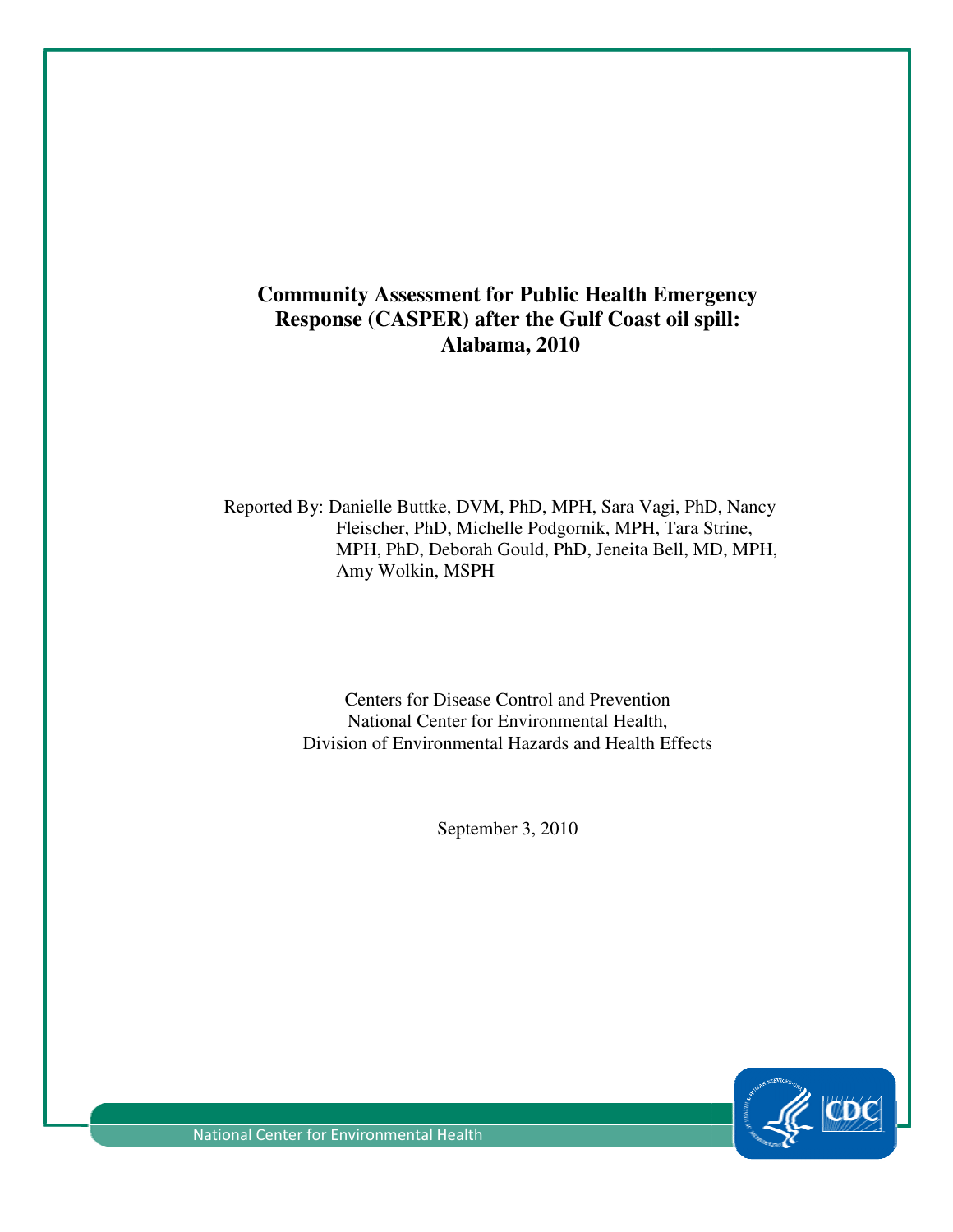## **BACKGROUND**

On April 20, 2010, the Mobile Offshore Drilling Unit (MODU) Deepwater Horizon exploded 40 miles south of the coast of Louisiana. This event resulted in 11 deaths, 17 injuries, and the largest marine petroleum release in history. Over the following 3 months, over 4.9 million barrels of oil were released into the Gulf of Mexico. Although the oil well was capped on July 15, 2010, stopping the flow of oil into the ocean, the released crude oil has prolonged negative effects on marine biota. The proximity of the well to the lucrative fishing industry of the Gulf States, popular coastal tourist attractions, and fragile estuarine, marsh, and protected ecosystems placed these resources in jeopardy of contamination and destruction. This released oil has detrimental consequences for the fishing, oil, and tourism industries of the Gulf coast, as well as potential health hazards for those exposed to or affected by the oil spill. Public health surveillance for adverse exposure-related outcomes was ongoing from April  $20<sup>th</sup>$  in coastal area emergency departments, urgent care facilities, and community health centers. However, public health officials were concerned that some health effects, particularly mental health outcomes, were not adequately captured by these surveillance systems. To address these concerns, Alabama Department of Public Health (ADPH) in association with the Alabama Department of Mental Health (ADMH) requested CDC assistance in conducting an assessment of needs in two specific Gulf coast counties.

On 26 August, 2010, Danielle Buttke, DVM, PhD, MPH, EIS Officer departed for Mobile, Alabama. Nancy Fleischer, PhD, MPH, EIS Officer, Sara Vagi, PhD, Research Scientist, Michelle Podgornik, MPH, Epidemiologist, Tara Strine, MPH, PhD, epidemiologist, Deborah Gould, PhD, epidemiologist, and Jeneita Bell, MD, MPH, EIS Officer, departed the following day. They joined Melissa Morrison of the Alabama State Public Health department and the Mobile and Baldwin Counties' public health department employees in Mobile and Baldwin Counties. The goals of the needs assessments were to determine the general and mental health needs of the community following the Deepwater Horizon oil spill and to provide the Alabama state and local public health officials with information to guide response and allocation of resources.

## **METHODS AND MATERIALS**

#### **Sampling**

In order to accomplish these goals, CDC utilized the Community Assessment for Public Health Emergency Response (CASPER) method in two Gulf Coast communities. CASPER is an epidemiologic technique designed to provide household-based information about an affected community's needs after a disaster quickly and at low cost. This information can then be shared in a simple format with decision-makers. A two-page data collection instrument was developed in coordination with the state Career Epidemiology Field Officer and Mobile and Baldwin county public health officials. The survey instrument included questions regarding respiratory, cardiovascular, dermatologic, and other physical symptoms and signs that had arisen or worsened in the previous 30 days, standardized questions on quality of life, mental health, and social context, as well as individual and household level exposure questions related to the oil spill (see Appendix A).

CASPER uses a two-stage probability sampling method to select a representative sample of 210 households to be interviewed. In the first stage, 30 clusters are selected from the sampling frame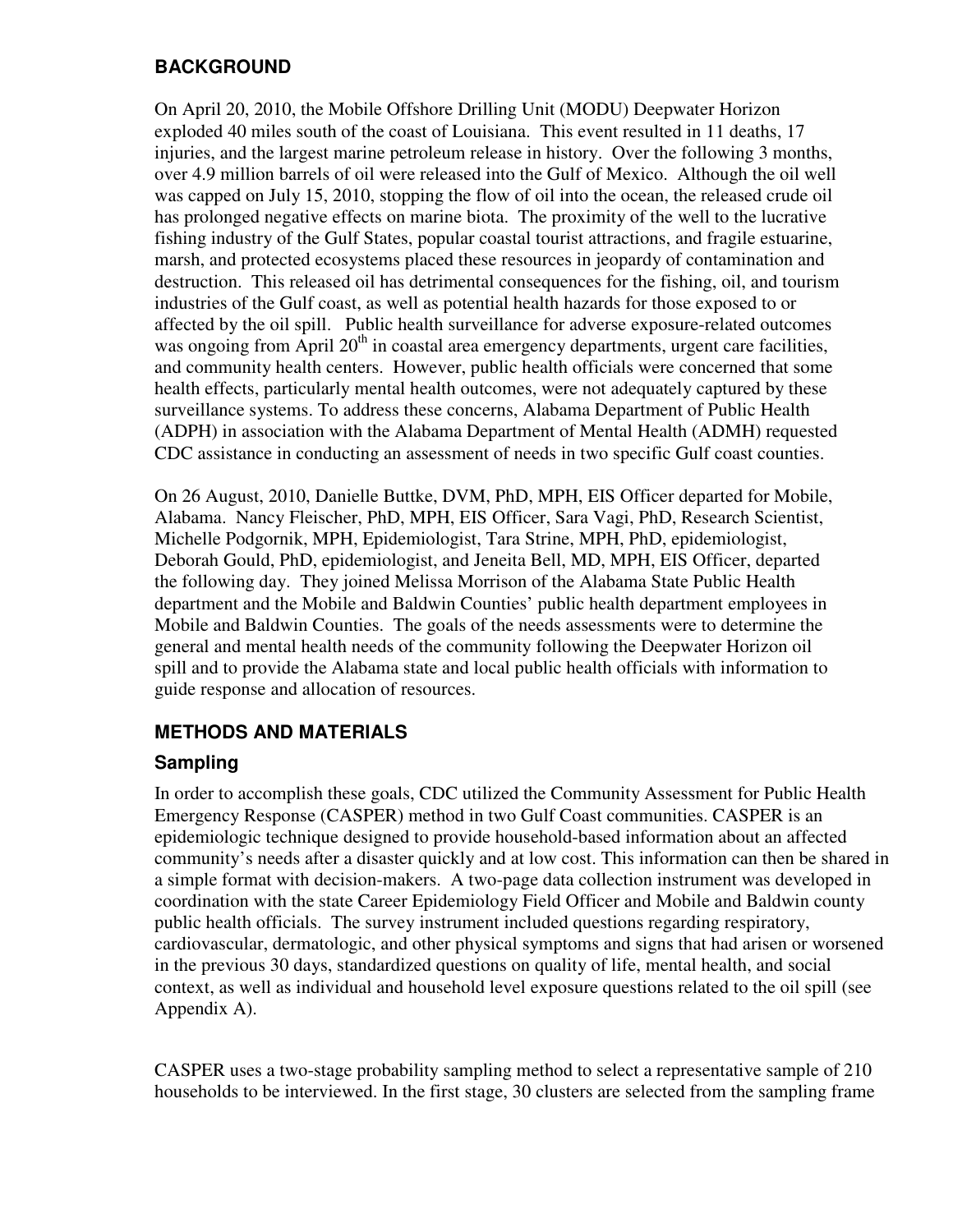and in the second stage, seven households are randomly selected from each of the 30 clusters. In Mobile County, 30 census blocks were selected from within the pre-defined sampling frame which included the coastal zip codes of 36523, 36509, 36528 representing the cities of Bayou La Batre, Coden, and Dauphin Island (Appendix B). The blocks were selected with a probability proportional to number of households within the census block. Similarly, 30 census blocks were selected from the predefined sampling frame of Baldwin County which included the area south of state highway 98 and the area of Point Clear (Appendix C). Detailed maps of each selected block were provided to the interviewers, and they were instructed to select the housing units for the seven interviews using a standardized method for randomization. Additionally, the interviewers also completed confidential referral forms whenever they encountered urgent physical or mental health needs and distributed information on mental and physical health resources.

The two CASPER surveys were conducted separately. Mobile County survey teams were trained on August 26, 2010. Data collection was conducted in Mobile County on August 27 by 14 teams of two persons each. For Baldwin County, 21 survey teams of two people were trained on August 27, 2010, with data collection on August 28, 2010. For both counties, the teams primarily consisted of local public health and mental health staff, with assistance from the CDC staff. Each team attempted to conduct seven interviews in each of the 30 census blocks selected for the sample, with a goal of 210 total interviews per county. Residents were considered eligible respondents if they were at least 18 years of age or older, were residents of the selected household, and had lived within the community sampled for at least 30 days. We conducted weighted cluster analysis to report the estimated number of households affected in the assessment area (Tables 1-3). Two weighting variables were calculated, one to account for the probability that the responding household was selected and one to account for the probability of selecting the individual respondent within the household. Results of each interview questionnaire were weighted appropriately based on whether the question referred to the individual or to the household. All percentages presented in this report are calculated using the sampling weight.

Questions regarding mental health were taken from the national Behavioral Risk Factor Surveillance System (BRFSS) and administered at an individual level (Tables 10-12). The quality of life questions (Table 10) were compared to data collected using the identical question in the 2008 BRFSS in Alabama and nationally. The depressive symptom questions are taken from the PHQ-2 scale, which has a sensitivity of 83% and a specificity of 92% for major depression when using a cutoff of  $>$  or =3 (1). The anxiety questions are taken from the GAD-2 scale, which has a 92% sensitivity and 76% specificity for generalized anxiety disorder, and a 65% sensitivity and 88% specificity for any anxiety disorder when using a cutoff of  $>$  or  $=$  3 (2). The depressive symptom (Table 11) questions were taken from the 2006 BRFSS in Alabama, and 41 states or territories (this question was last administered by BRFSS in 2006 and not included in the 2008 BRFSS). The social context questions (Table 12) were compared to data from the 2008 BRFSS in Alabama and in 8 states. In CASPER, these questions asked the respondent to answer "in the last 4 months, how often were you worried about…" whereas in BRFSS the question is asked "In the past 12 months." The time frame was changed for CASPER to assess social context since the oil spill, rather than the past year.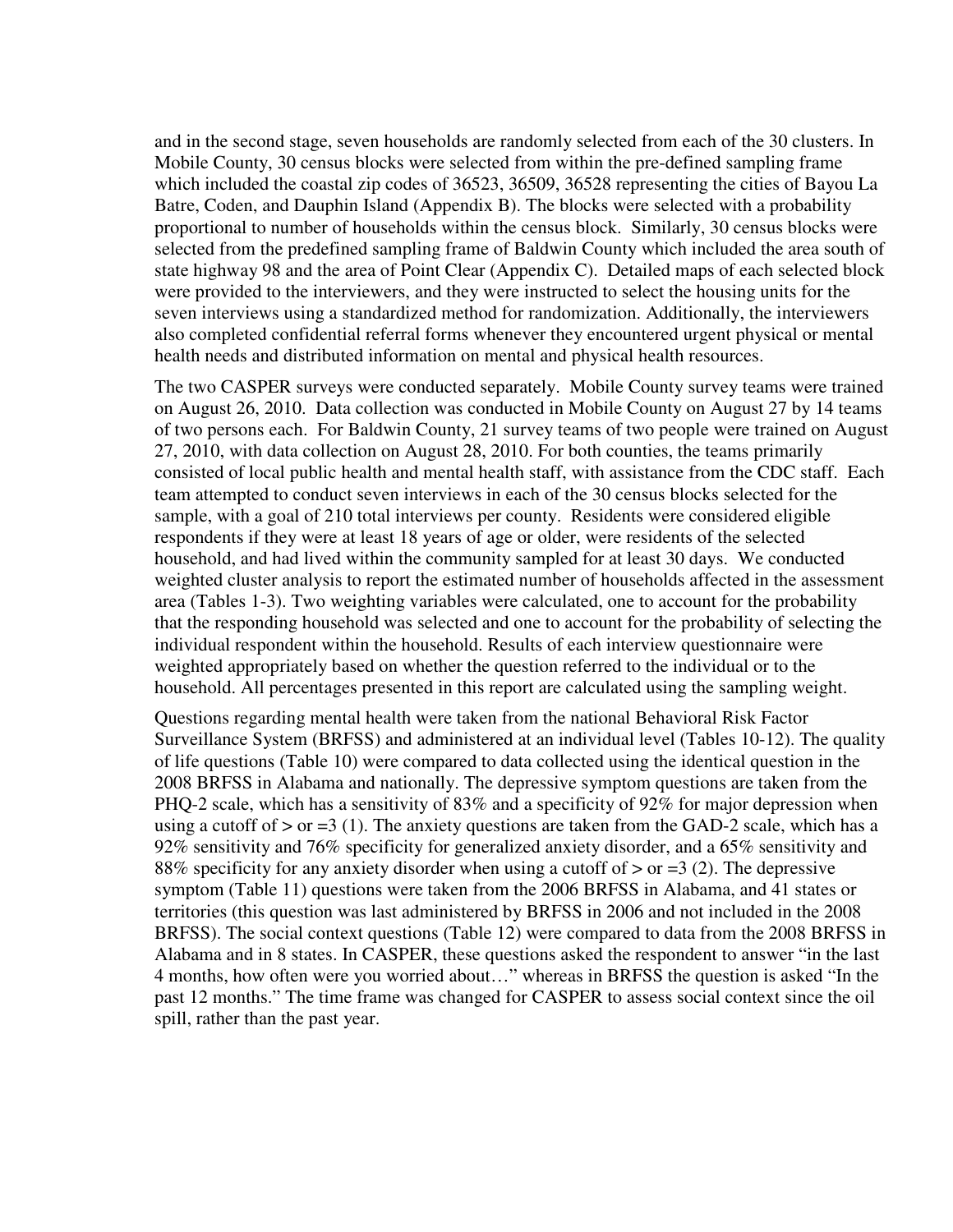## **RESULTS**

#### **Mobile County**

Interview teams completed 128 interviews out of the target of 210 households in Mobile County for a completion rate of 61% (Table 1). Teams completed interviews in 36% of the houses selected, with 70% of the respondents who answered being eligible or willing to complete an interview. The mean age of respondents was 53.8 years of age (Table 2), with 45.6% of respondents being male and 54.5% female. In Mobile County, 76.7% of respondents identified as white, non-Hispanic, 3.3% black, non-Hispanic, 17.3% Asian, and 2.6% identifying as other race or ethnicity. The majority of households (63.3%) have lived in the community for 11 years or more, with 13.3% residing there for 6 to 10 years, 18.8 residing there for 2 to 5 years, and 3.9% of respondents living in the community for one year or less. The average household size was 2.7 individuals, with a range of 1 to 8 individuals. The majority of household members were between 41 to 65 years of age (55.5%). Over 1/3 of respondents reported annual household income less than \$25,000 (See Table 3).

Of the households reporting in Mobile County, 58.3% of households interviewed reported having at least one person in the household experiencing one or more respiratory conditions in the 30 days prior to the survey (Table 4). Of these, nasal congestion was the most commonly reported symptom, with 33.5% of households reporting at least one person with nasal congestion followed by 30.7% of households reporting at least one person with cough.

In Mobile County, 26.6% of households interviewed reported having at least one person in the household experiencing at least one or more cardiovascular symptom in the previous 30 days (Table 5), with worsening of existing high blood pressure the most common symptom (12.4% of households).

In addition to these respiratory and cardiovascular symptoms, 16.6% of households reported having a skin condition in the past 30 days, and 17.2% reported experiencing an eye condition in the previous 30 days (Table 6). Mental and behavioral health-related symptoms reported by household are shown in Table 7, including 26.4% of households reporting at least one person with trouble sleeping or nightmares and 22.2% reporting at least one person with agitated behavior. Types of medical facilities where households with any reported condition sought medical help are shown in Table 8. Households reported seeking medical help from healthcare facilities in Mobile (14 households), Bayou La Batre (11 households), and Coden (1 household).

Within Mobile County, 30.4% of households in the sampling frame have children. Of the households with children, 10.1% reported children having problems sleeping or nightmares, 4.6% reported having problems getting along with other children, and 6.9% of children having been sad or depressed (Table 9).

Mental health-related questions were asked on the individual level and presented in Tables 10-12. In general, a higher proportion of reports were for poor mental health in this survey as compared to BRFSS in 2008 in Alabama and nationally. Within Mobile County:

• 19.7% of respondents reported greater than or equal to 14 physically unhealthy days in the previous 30 days. This compares to 13.9% of respondents in all of Alabama in 2008.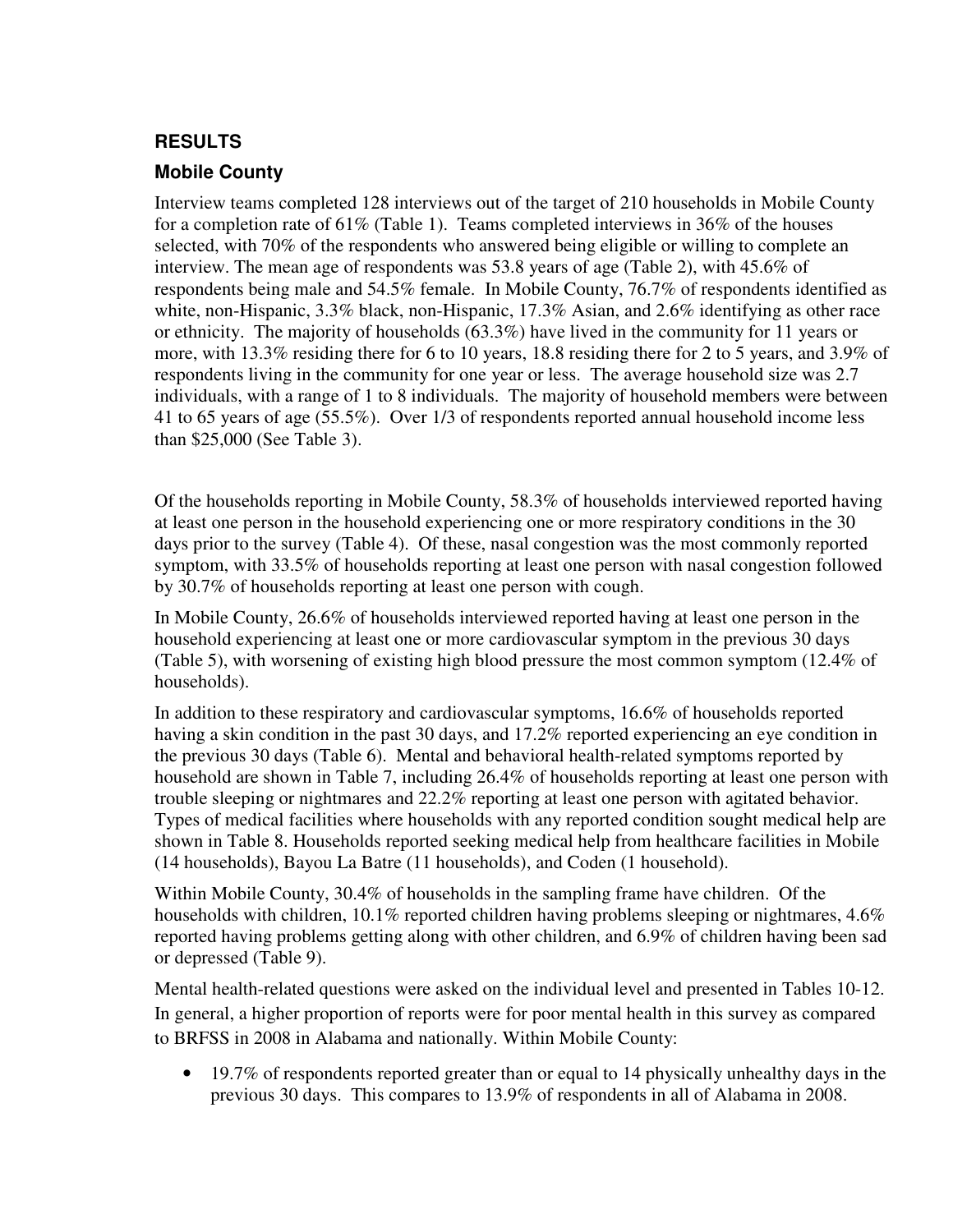- 22.8% of respondents reported greater than or equal to 14 mentally unhealthy days in the previous 30 days. This compares to 13.1% of respondents in all of Alabama in 2008.
- 12.9% of respondents reported greater than or equal to 14 days of limited activity or self care due to physical or mental health conditions in the past 30 days. This compares to 8.7% for all of Alabama in 2008.
- 24.2% of respondents reported one or more symptoms of depression. This compares to 13.9% for all of Alabama in 2006.
- 24.3% of respondents reported one or more symptoms of anxiety. No comparison data are available for symptoms of anxiety.
- 16.4% of respondents reported always worrying about having enough money to pay the rent or mortgage within the previous 4 months.
- 12.2% of respondents reported always worrying about having enough money to buy nutritious meals

The following questions were asked of the household regarding changed behavior since the oil spill (Tables 13-14).

- 57.6% reported decreased time spent swimming
- 49.0% reported decreased time spent outdoors
- 58.2% reported decreased time spent boating
- 64.0% reported decreased consumption of local seafood
- 38.2% reported exposure to oil
- 23.1% reported involvement in the oil spill cleanup efforts
- 32.1% reported decreased household income

#### **Baldwin County**

Within Baldwin County, 168 interviews were conducted out of the goal of 210 interviews, for a completion rate of 80% (Table 1). Teams completed interviews in 34% of the houses selected, with 72% of households answering doors eligible or willing to complete an interview. The mean age of respondents was 55.5 years of age, with 54.6% of respondents being male and 45.4% female (Table 2). Of the persons answering the questionnaire, 76.8% of respondents identified as white, non-Hispanic, with 15.6% black, non-Hispanic, and 1.8% Hispanic. The majority of households (48.1%) have lived in the community for 11 years or more, with 17.1% residing there for 6 to 10 years, 22.5% residing there for 2 to 5 years, and 10.8% of respondents living in the community for one year or less. The average household size was 2.26 individuals, with a range of 1 to 7 individuals. The majority of all household members were between 41 to 65 years of age (57.5%). Self-reported mean household income is shown in Table 3.

In Baldwin County, 50.4% of households interviewed reported having at least one person in the household experiencing one or more respiratory conditions in the 30 days prior to the survey (Table 4). Nasal congestion was the most common respiratory symptom, with 25.3% of households reporting at least one person with nasal congestion, followed by 24.4% of households reporting at least one person with cough.

Cardiovascular symptoms were also addressed in the questionnaire. In Baldwin County, 19.4% of households interviewed reported having at least one person in the household experiencing at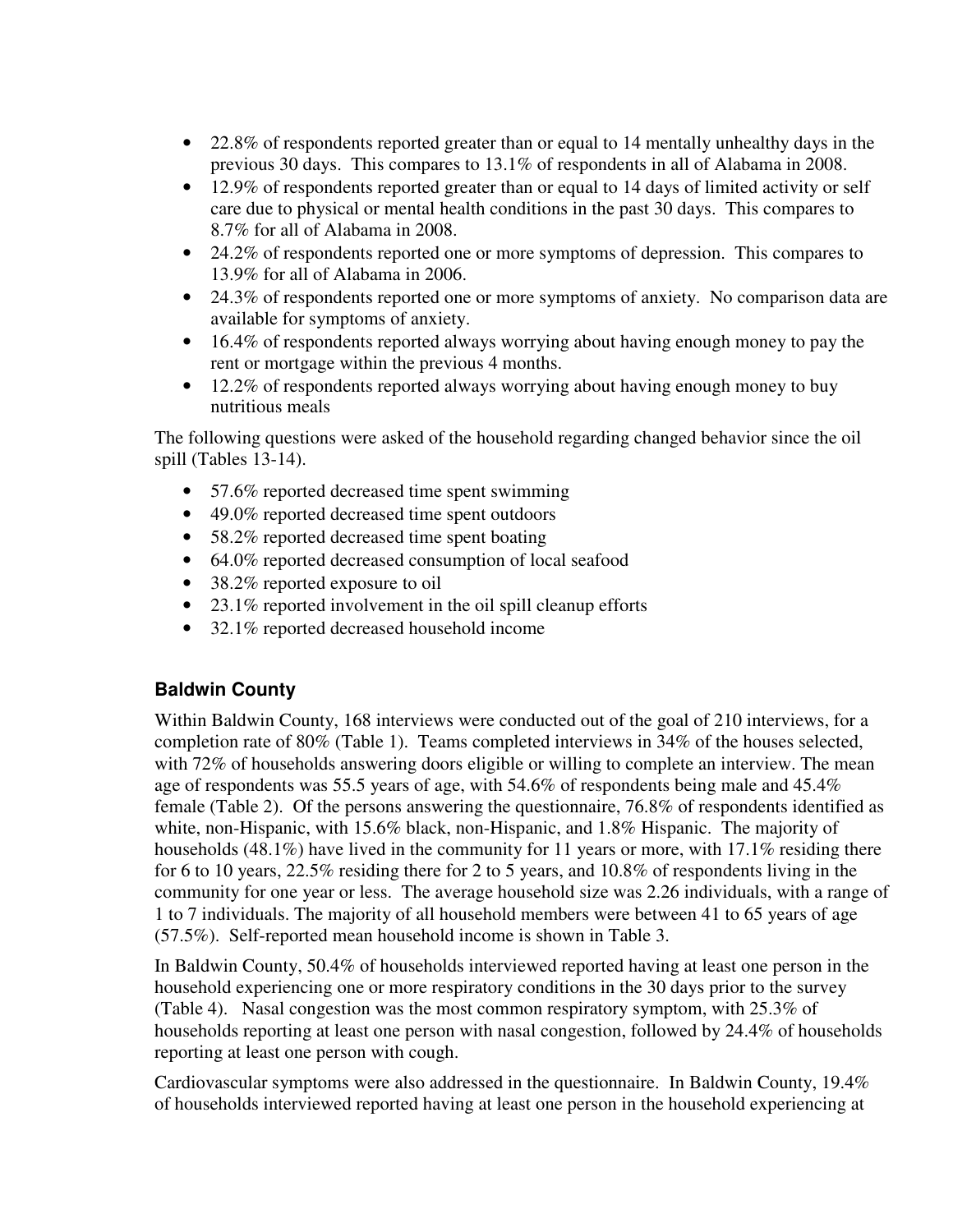least one or more cardiovascular symptom in the previous 30 days (Table 5). Chest pain was the most common cardiovascular condition, with 7.2% of households reporting at least one person with chest pain.

In addition to these respiratory and cardiovascular symptoms, 15.7% of households reported at least one person with a skin condition in the past 30 days, and 17.4% reported experiencing an eye condition in the previous 30 days (Table 6). Additional self-reported mental and behavioral health symptoms are shown in Table 7, including 23.2% of households reporting at least one person with trouble sleeping or nightmares. Types of medical centers where households with any reported condition sought medical help are shown in Table 8. Households seeking medical help for these conditions visited facilities in Foley (4 households), Pensacola (3 households), Gulf Shores (3 households), Mobile (2 households), Daphne (2 households), and Fairhope (1 household).

Within Baldwin County, 23.1% of households in the sampling frame have children. Of the households with children, 8.4% reported children having problems sleeping or nightmares, 5.7% reported having problems getting along with other children, and 3% reported sadness or depression (Table 9).

Questions regarding mental health were taken from the national Behavioral Risk Factor Surveillance System (BRFSS) and administered at an individual level to the survey respondent only (Tables 10-12). In general, a higher proportion of reports were for poor mental health in this survey as compared to BRFSS in 2008 in Alabama and Nationally.

- 15.8% of respondents reported greater than or equal to 14 physically unhealthy days in the previous 30 days. This compares to 13.9% of respondents in all of Alabama in 2008.
- 16.3% of respondents reported greater than or equal to 14 mentally unhealthy days in the previous 30 days. This compares to 13.1% of respondents in all of Alabama in 2008.
- 9.8% of respondents reported greater than or equal to 14 days of limited activity or selfcare due to physical or mental health conditions in the past 30 days. This compares to 8.7% for all of Alabama in 2008.
- 15.4% of respondents reported one or more symptoms of depression. This compares to 13.9% for all of Alabama in 2006.
- 21.4% of respondents reported one or more symptoms of anxiety. No comparison data are available for symptoms of anxiety.
- 16.5% of respondents reported *always* worrying about having enough money to pay the rent or mortgage within the previous 4 months compared to 9.7% of respondents in all of Alabama in 2008.
- 7.0% of respondents reported *always* worrying about having enough money to buy nutritious meals compared to 6.3% of respondents in all of Alabama in 2008

The following questions regarding changed behavior since the oil spill were asked at the household level (Tables 13-14).

- 55.7% reported decreased time spent swimming
- 47.2% reported decreased time spent outdoors
- 52.0% reported decreased time spent boating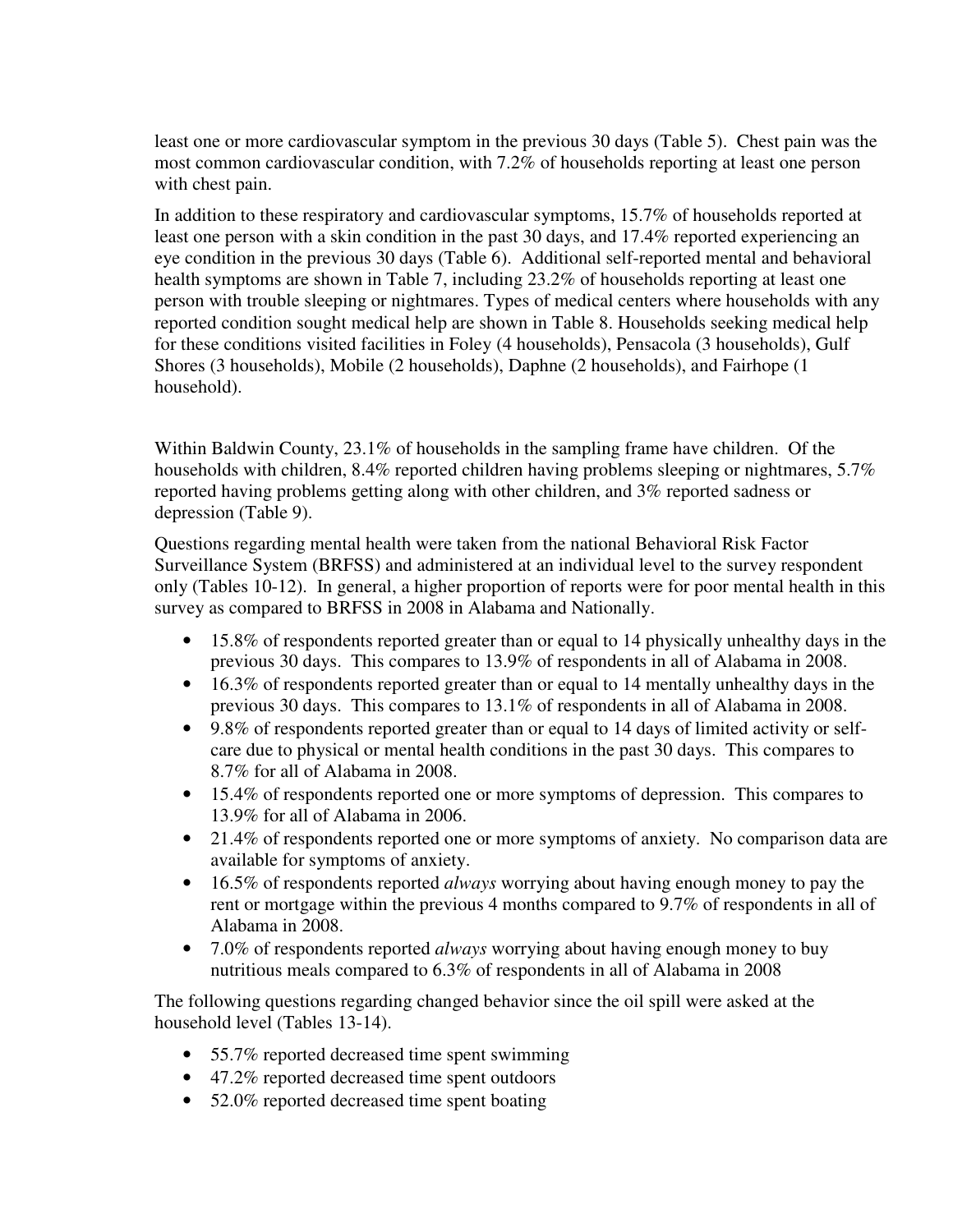- 62.1% reported decreased consumption of local seafood
- 36.9% reported exposure to oil
- 11.3% reported at least one household member with involvement in the oil spill cleanup efforts
- 33.5% reported decreased household income

## **CONCLUSIONS**

The data presented here represent preliminary reports from the CASPER surveys conducted in Mobile and Baldwin counties on August 27 and 28, respectively. Information from the 2000 census was used to determine a household and individual probability of being selected to then create a sampling weight. Because the assessed areas have undergone many changes since 2000, the most recent available census data may not be representative of the current population within selected clusters in either Mobile or Baldwin County. Thus, the weighted percentages may be limited in their generalizability to the sampling frame. The discrepancy between 2000 census and current status would not, however, affect the frequencies present in this report. For Mobile County, response rates were below 80% and therefore these data may not be appropriate to generalize to the entire Mobile sampling frame.

The prevalence of households reporting respiratory conditions in either county warrants further investigation. However, these data represent a period prevalence of the previous 30 days, do not account for chronic conditions, and there is no available information on a comparison group that can be used in interpreting these percentages.

Both Baldwin and Mobile counties reported an increased prevalence of individuals with greater than or equal to 14 days of physically unhealthy days, mentally unhealthy days, or limited activity days compared to the reported prevalence for the state of Alabama or nation-wide in the 2008 BRFSS. Similarly, the percent of individuals reporting symptoms of depression are elevated compared to state and national data for 2006 BRFSS. Together, the increased prevalence of negative quality of life indicators, depressive symptoms, and symptoms of anxiety suggest that resources should focus on mental health intervention and follow-up surveillance of mental health concerns.

There was a reported increase in time spent worrying about paying the rent or mortgage and buying nutritious meals compared to 2008, and a reported decrease in household income compared to 2009. Based on this survey alone, a link cannot be made between the oil spill and the reported increase in concern regarding finances. However, these economic factors will likely have an impact on mental health and should be considered a component of mental health follow-up activities (3).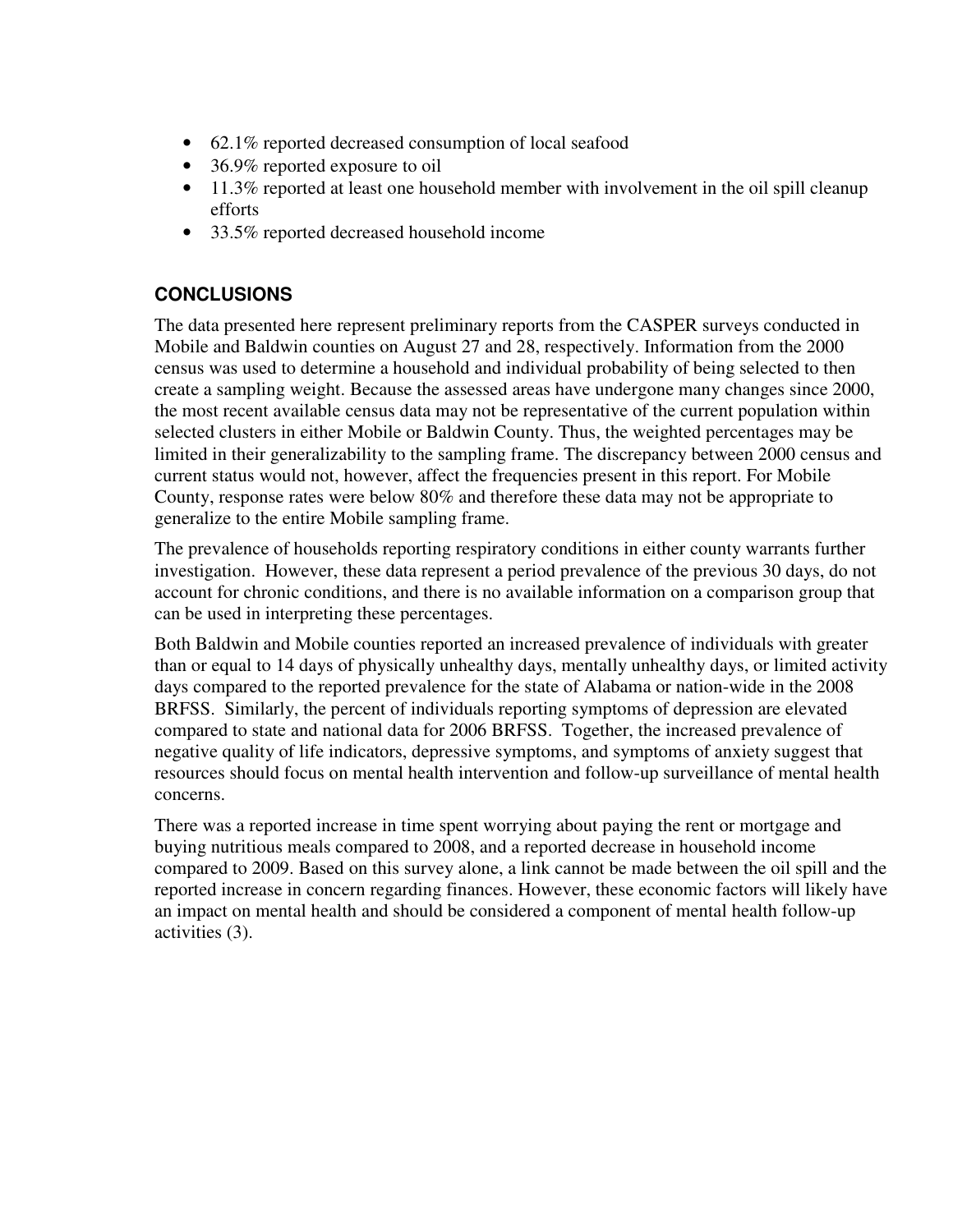### **REFERENCES**

1. Kroenke K, Spitzer RL, Williams JB. The Patient Health Questionnaire-2: validity of a twoitem depression screener. Med Care. 2003 Nov;41(11):1284-92.

2. Kroenke K, Spitzer RL, Williams JB, et al. Anxiety disorders in primary care: prevalence, impairment, comorbidity, and detection. Ann Intern Med 2007; 146:317-25.

3. SAMHSA: Getting Through Tough Economic Times. Retrieved from: http://www.samhsa.gov/economy/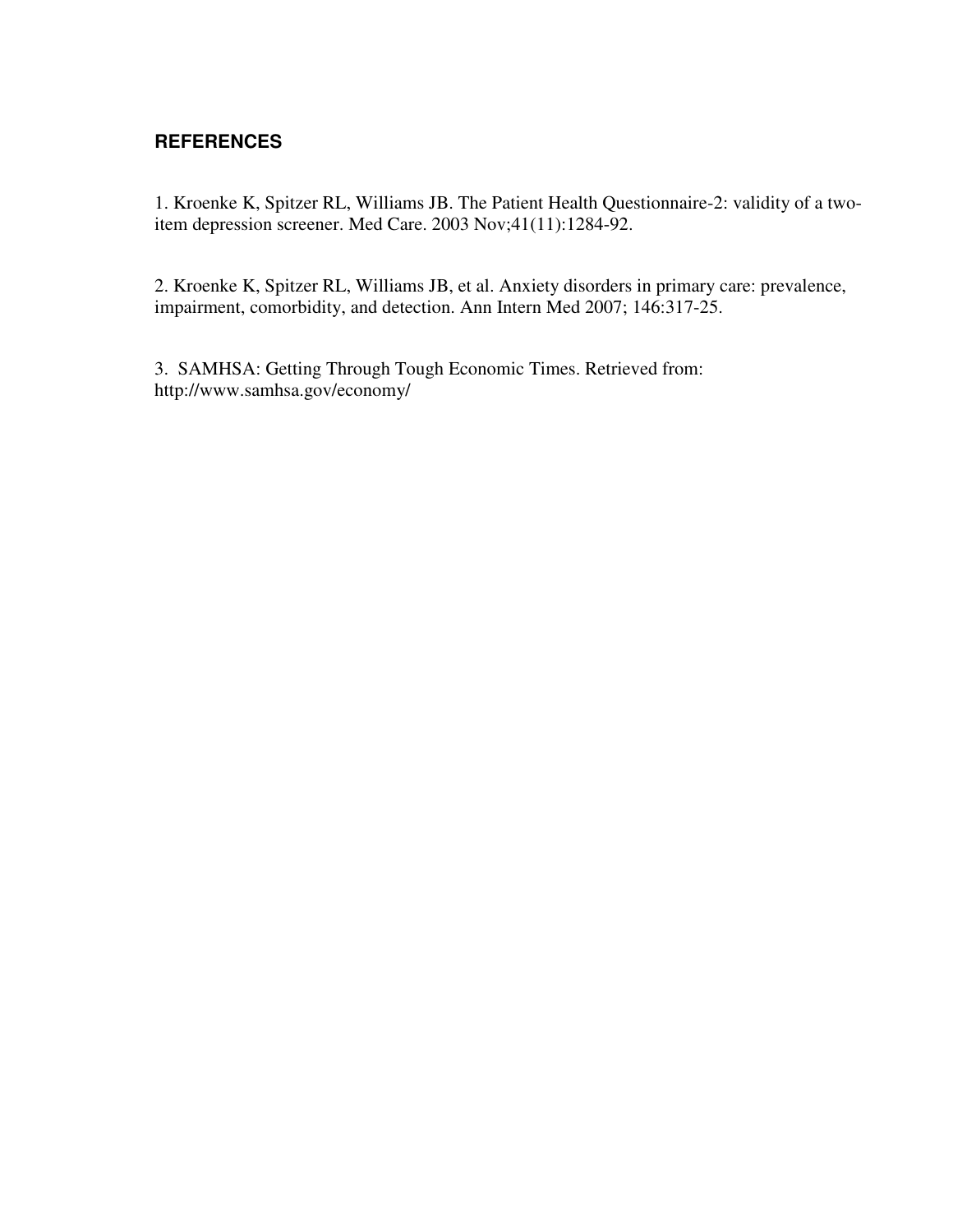|                                       | <b>Mobile County</b><br>$(n=128)$ | <b>Baldwin County</b><br>$(n=168)$ |
|---------------------------------------|-----------------------------------|------------------------------------|
| <b>Questionnaire response</b> Percent |                                   | <b>Percent</b>                     |
| Completion <sup>1</sup>               | 61                                | 80                                 |
| $\text{Contact}^2$                    | 36                                | 34                                 |
| Cooperation <sup>3</sup>              | 70                                | 72                                 |

**Table 1. Questionnaire response rates by county for the August 2010 questionnaire** 

<sup>1</sup> Percent of surveys completed out of the goal of 210

 $2$ Percent of households randomly selected that completed an interview

<sup>3</sup>Percent of households contacted that were eligible and willing to participate in the survey

| County                     |                  | Mobile $(n=128)$ |               |                  | Baldwin $(n=168)$ |               |
|----------------------------|------------------|------------------|---------------|------------------|-------------------|---------------|
| Mean Age (years)           | 53.8             |                  |               | 55.5             |                   |               |
| Age Range (years)          | 20-89            |                  |               | 19-95            |                   |               |
| <b>Demographics</b>        | <b>Frequency</b> | Weighted         | $95\%$        | <b>Frequency</b> | Weighted          | $95\%$        |
|                            |                  | $\%$             | CI            |                  | $\%$              | CI            |
| <b>Gender</b>              |                  |                  |               |                  |                   |               |
| <b>Male</b>                | 59               | 45.6             | $33.9 - 57.3$ | 85               | 54.6              | 47.1–62.1     |
| <b>Female</b>              | 67               | 54.5             | $42.7 - 66.2$ | -77              | 45.4              | 37.9–52.9     |
| <b>Race/ethnicity</b>      |                  |                  |               |                  |                   |               |
| White, non-Hispanic        | 105              | 76.7             | $64.9 - 88.5$ | 134              | 76.8              | $62.9 - 90.7$ |
| <b>Black, non-Hispanic</b> | $\overline{4}$   | 3.3              | $-0.4 - 7.1$  | 23               | 15.6              | $1.8 - 29.4$  |
| Asian                      | 17               | 17.3             | $5.2 - 29.5$  | $\Omega$         |                   |               |
| <b>Hispanic</b>            | $\overline{0}$   |                  |               | 4                | 1.8               | $0.0 - 3.7$   |
| <b>Other</b>               | $\overline{2}$   | 2.6              | $-0.9 - 6.2$  | $\Omega$         |                   |               |
| Don't know/Refused         | $\Omega$         |                  |               | 4                | 3.9               | $0.5 - 6.2$   |

**Table 2. Demographics of respondents by county, August, 2010**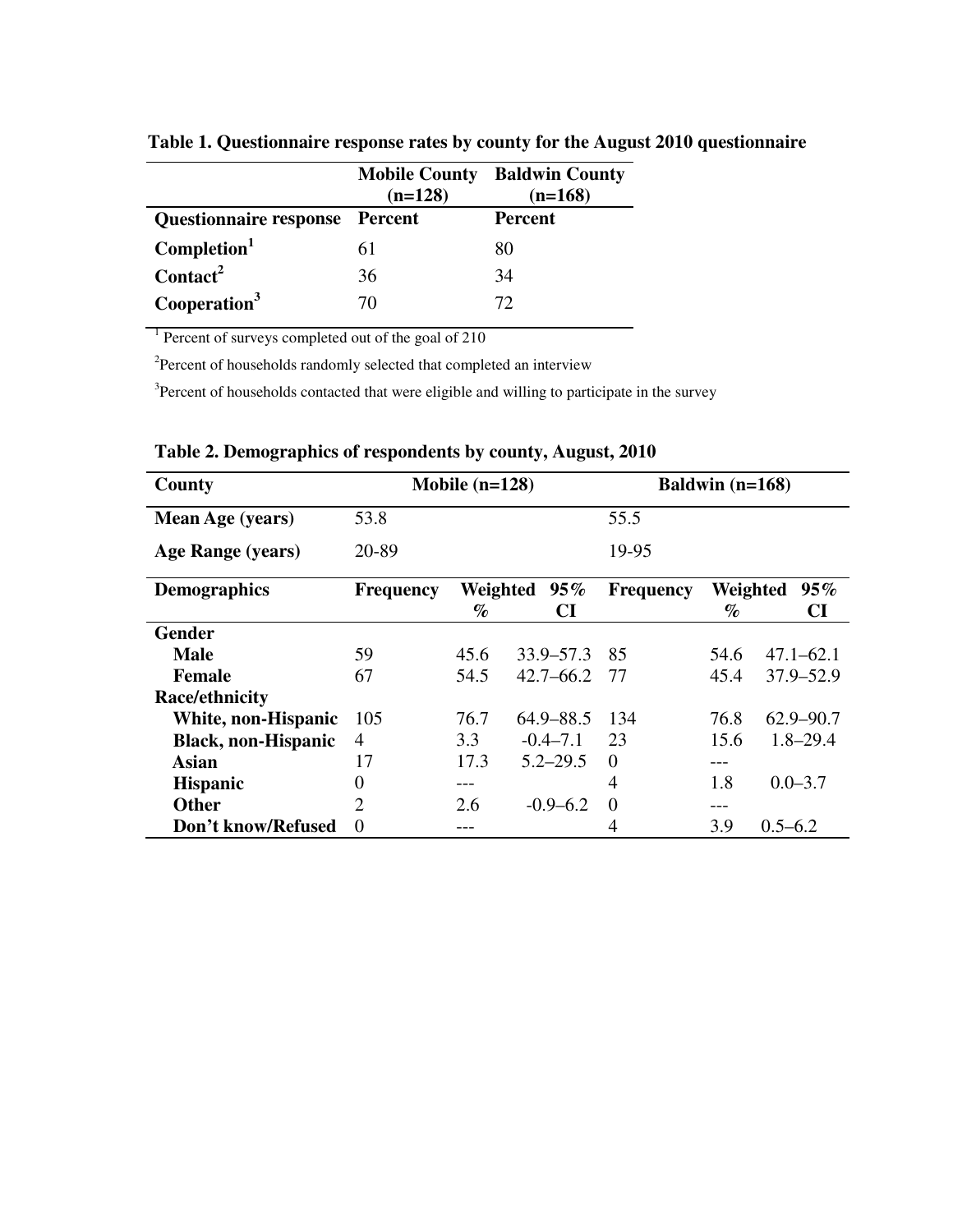| <b>County</b>                        |           | <b>Mobile</b> |              | <b>Baldwin</b> |          |               |
|--------------------------------------|-----------|---------------|--------------|----------------|----------|---------------|
| Annual household Unweighted Weighted |           |               | 95%          | Unweighted     | Weighted | 95%           |
| income (2009)                        | frequency | $\%$          | <b>CI</b>    | frequency      | $\%$     | <b>CI</b>     |
| $0 - 14,999$                         | 24        | 19.7          | $6.1 - 33.2$ | 29             | 17.2     | $11.7 - 22.6$ |
| 15,000-19,999                        | 14        | 11.9          | $5.0 - 18.7$ | 12             | 6.7      | $2.9 - 10.4$  |
| 20,000-24,999                        | 8         | 7.1           | $0.9 - 13.3$ | 12             | 7.6      | $2.6 - 12.6$  |
| 25,000-34,999                        | 14        | 11.2          | $5.1 - 17.2$ | 12             | 5.7      | $2.2 - 9.3$   |
| 35,000-49,999                        | 16        | 13.5          | $6.7 - 20.3$ | 16             | 9.3      | $4.6 - 13.9$  |
| 50,000-74,999                        | 14        | 10.3          | $3.5 - 17.2$ | 20             | 17.2     | $11.7 - 22.6$ |
| >75,000                              | 12        | 8.6           | $1.3 - 16.0$ | 35             | 21.1     | $11.6 - 30.6$ |
| Don't Know/Refused                   | 26        | 17.7          | $6.8 - 28.6$ | 23             | 14.1     | $7.7 - 20.4$  |

**Table 3. Frequency and weighted percent of annual 2009 household income reported by respondents in US dollars by county, August 2010**

#### **Table 4. House-hold level frequencies and weighted percents of self-reported household respiratory conditions by county, August 2010**

| County                                                       |                         | <b>Mobile</b>    |               |                         | <b>Baldwin</b>   |               |
|--------------------------------------------------------------|-------------------------|------------------|---------------|-------------------------|------------------|---------------|
| <b>Condition</b>                                             | Unweighted<br>frequency | Weighted<br>$\%$ | 95% CI        | Unweighted<br>frequency | Weighted<br>$\%$ | 95% CI        |
| <b>Total households with</b><br>any respiratory<br>condition | 75                      | 58.3             | $45.3 - 71.2$ | 89                      | 50.8             | $41.5 - 60.2$ |
| Sore throat                                                  | 28                      | 21.2             | $12.1 - 30.2$ | 25                      | 13.9             | $8.7 - 19.1$  |
| <b>Nasal congestion</b>                                      | 45                      | 33.5             | $21.6 - 45.3$ | 45                      | 25.28            | $17.2 - 33.4$ |
| <b>Sinus Infection</b>                                       | 34                      | 26.9             | $17.2 - 36.6$ | 26                      | 15.6             | $7.8 - 23.4$  |
| Cough                                                        | 42                      | 30.7             | $19.2 - 42.2$ | 43                      | 24.4             | $16.9 - 31.8$ |
| <b>Worsening of existing</b><br>asthma                       | 7                       | 3.5              | $0.3 - 6.7$   | 12                      | 7.3              | $2.3 - 12.3$  |
| <b>Worsening of COPD</b>                                     | $\overline{4}$          | 2.8              | $-1.5 - 7.0$  | $\overline{4}$          | 2.6              | $0.2 - 5.1$   |
| <b>Wheezing</b>                                              | 19                      | 12.6             | $4.7 - 20.4$  | 19                      | 10.5             | $5.9 - 15.0$  |
| <b>Difficulty breathing</b>                                  | 30                      | 21.8             | $11.6 - 31.9$ | 18                      | 10.63            | $6.4 - 14.9$  |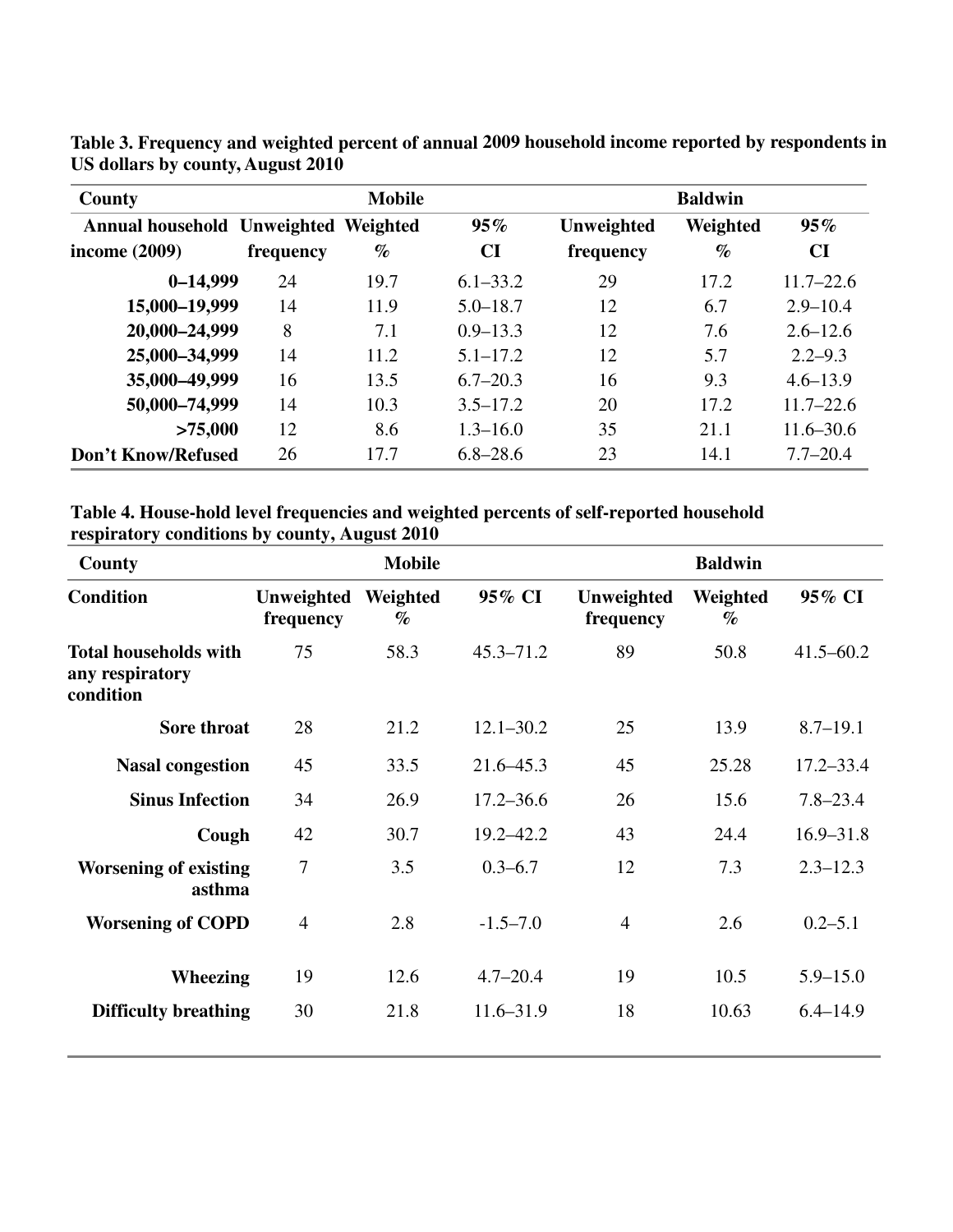| County                                          |                         | <b>Mobile</b>    |               | <b>Baldwin</b>          |                  |               |  |
|-------------------------------------------------|-------------------------|------------------|---------------|-------------------------|------------------|---------------|--|
| <b>Condition</b>                                | Unweighted<br>frequency | Weighted<br>$\%$ | 95% CI        | Unweighted<br>frequency | Weighted<br>$\%$ | 95% CI        |  |
| Total % reporting<br>cardiovascular<br>symptoms | 36                      | 26.6             | $13.6 - 39.7$ | 35                      | 19.4             | $11.5 - 27.3$ |  |
| <b>Chest pain</b>                               | 18                      | 12.6             | $5.0 - 20.1$  | 12                      | 7.2              | $3.5 - 10.9$  |  |
| Irregular heartbeat                             | 10                      | 8.8              | $3.1 - 14.5$  | 12                      | 6.81             | $2.6 - 11.0$  |  |
| <b>Worsening of high</b><br>blood pressure      | 16                      | 12.4             | $5.3 - 19.5$  | 10                      | 5.7              | $0.8 - 10.6$  |  |
| <b>Worsening of existing</b><br>condition       | 6                       | 4.3              | $1.0 - 7.7$   | 7                       | 4.0              | $1.2 - 6.8$   |  |

**Table 5. Household level frequencies and weighted percents of self-reported cardiovascular conditions by county, August 2010** 

**Table 6. Household level frequencies and weighted percents of Household-reported other physical symptoms by county, August 2010** 

| County                         |                         | <b>Mobile</b>    |               |                         | <b>Baldwin</b>   |               |
|--------------------------------|-------------------------|------------------|---------------|-------------------------|------------------|---------------|
| <b>Conditions</b>              | Unweighted<br>frequency | Weighted<br>$\%$ | 95% CI        | Unweighted<br>frequency | Weighted<br>$\%$ | 95% CI        |
| <b>Skin conditions</b>         | 23                      | 16.6             | $7.8 - 25.4$  | 28                      | 15.7             | $10.3 - 21.1$ |
| <b>Eye conditions</b>          | 24                      | 17.2             | $9.1 - 25.2$  | 30                      | 17.4             | $10.9 - 24.0$ |
| Nausea or<br>vomiting          | 21                      | 14.6             | $6.2 - 23.0$  | 19                      | 10.9             | $5.8 - 16.1$  |
| <b>Diarrhea</b>                | 16                      | 11.3             | $4.7 - 17.9$  | 19                      | 10.9             | $5.8 - 16.0$  |
| Headache                       | 39                      | 28.3             | $19.0 - 37.6$ | 50                      | 29.9             | $20.4 - 39.3$ |
| <b>Heat-related</b><br>illness | 13                      | 9.9              | $3.8 - 16.0$  | $\overline{2}$          | 1.1              | $-0.5 - 2.7$  |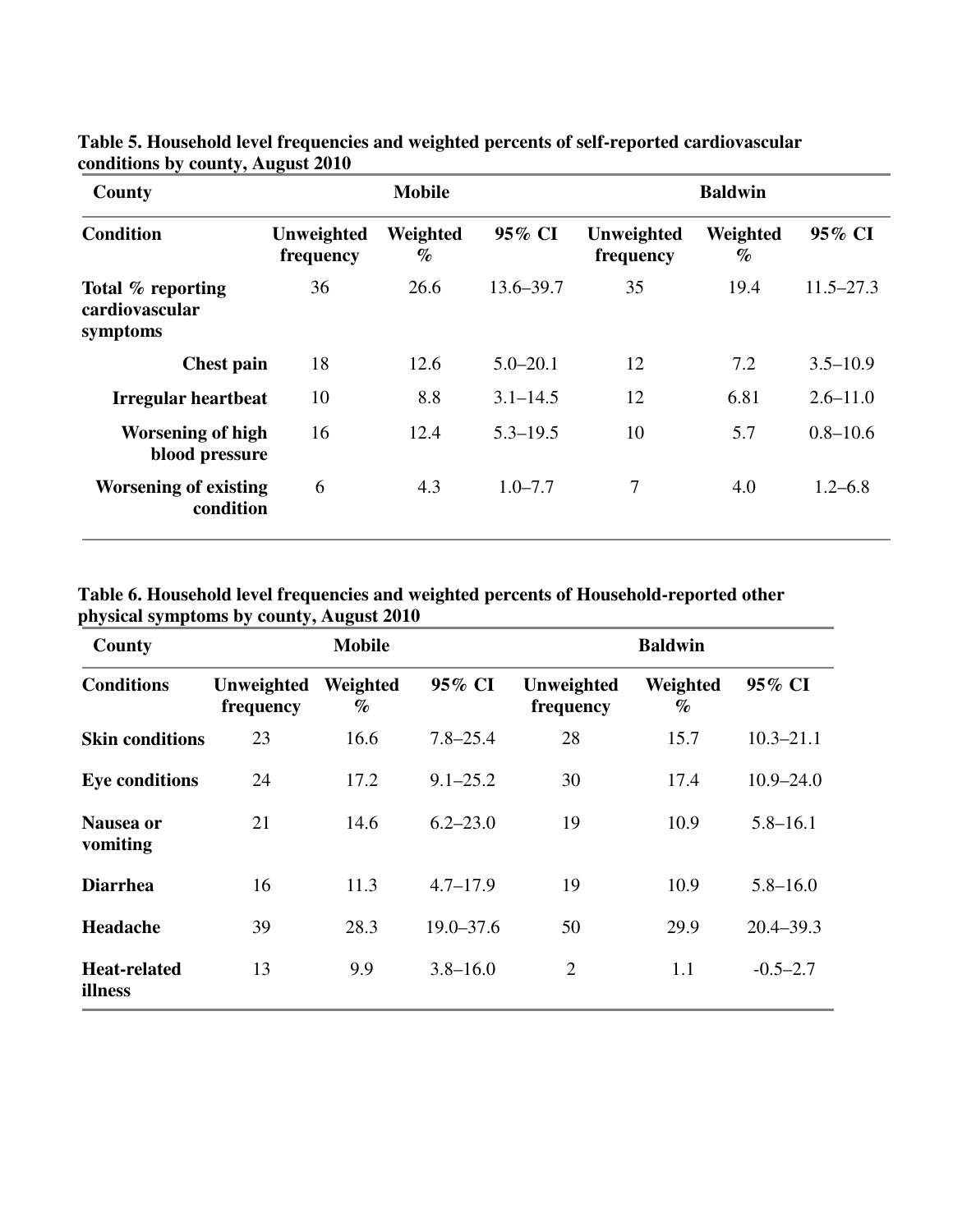| County                             | <b>Mobile</b>           |                  |               | <b>Baldwin</b>          |                  |               |
|------------------------------------|-------------------------|------------------|---------------|-------------------------|------------------|---------------|
| <b>Conditions</b>                  | Unweighted<br>frequency | Weighted<br>$\%$ | 95% CI        | Unweighted<br>frequency | Weighted<br>$\%$ | 95% CI        |
| <b>Trouble</b><br>sleeping         | 36                      | 26.4             | $15.3 - 37.4$ | 40                      | 23.4             | $17.0 - 29.8$ |
| <b>Difficulty</b><br>concentrating | 20                      | 14.5             | $6.3 - 22.7$  | 23                      | 13.3             | $7.2 - 19.3$  |
| <b>Agitated</b><br>behavior        | 28                      | 22.2             | $15.7 - 28.6$ | 21                      | 12.0             | $5.3 - 18.7$  |
| Loss of<br>appetite                | 24                      | 17.6             | $8.4 - 26.7$  | 18                      | 11.0             | $6.3 - 15.7$  |
| Racing<br>heartbeat                | 14                      | 10.6             | $1.9 - 19.3$  | 14                      | 8.3              | $3.7 - 12.9$  |

**Table 7. Household level frequencies and weighted percents of self-reported mental health conditions by county, August 2010** 

**Table 8. Household level frequencies and weighted percents of facilities where medical help was sought for any condition in the previous 30 days by county, August 2010** 

| County                   | <b>Mobile</b>           |                  |              | <b>Baldwin</b>          |                  |               |
|--------------------------|-------------------------|------------------|--------------|-------------------------|------------------|---------------|
| <b>Center</b>            | Unweighted<br>frequency | Weighted<br>$\%$ | 95% CI       | Unweighted<br>frequency | Weighted<br>$\%$ | 95% CI        |
| <b>Emergency</b><br>room | $\overline{2}$          | 1.5              | $-0.8 - 3.9$ | 3                       | 3.0              | $-0.3-6.3$    |
| Family<br>doctor         | 20                      | 18.7             | $6.7 - 30.7$ | 31                      | 28.6             | $19.7 - 31.5$ |
| <b>Urgent care</b>       | $\overline{0}$          | $\mathbf{0}$     | $---$        | 1                       | 0.9              | $-0.9 - 2.7$  |
| VA hospital              | 1                       | 0.2              | $-0.2 - 0.6$ | 1                       |                  | $-1.1 - 3.2$  |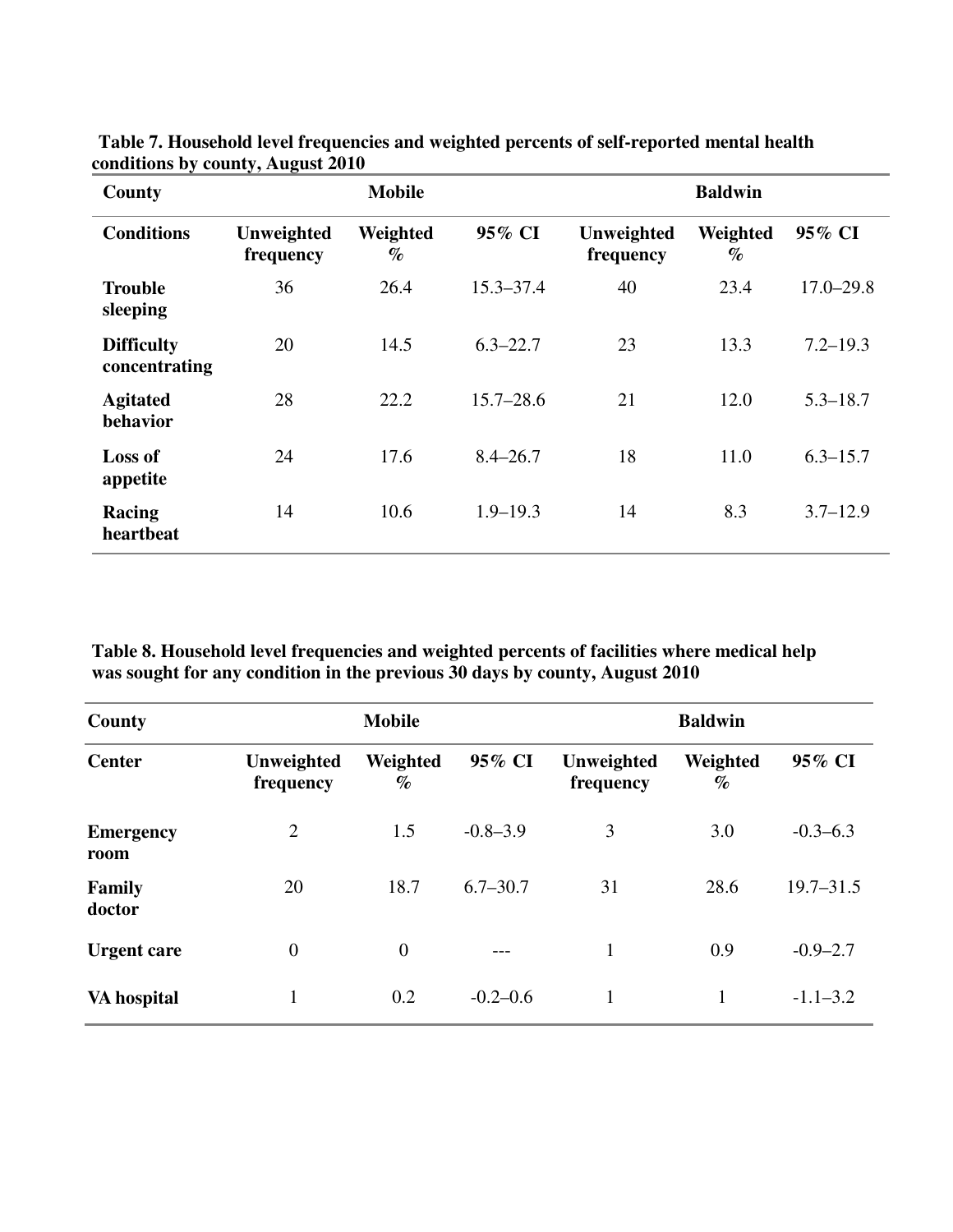| County                                                     | <b>Mobile</b>           |                  |               | <b>Baldwin</b>          |                  |               |
|------------------------------------------------------------|-------------------------|------------------|---------------|-------------------------|------------------|---------------|
| <b>Condition</b>                                           | Unweighted<br>frequency | Weighted<br>$\%$ | 95% CI        | Unweighted<br>frequency | Weighted<br>$\%$ | 95% CI        |
| <b>Been sad or</b><br>depressed                            | 3                       | 6.9              | $-1.9 - 15.7$ | 3                       | 6.1              | $-1.9 - 14.1$ |
| <b>Problems</b><br>getting along<br>with other<br>children | $\overline{2}$          | 4.6              | $-2.6 - 11.7$ | 3                       | 8.5              | $-2.7 - 19.7$ |
| <b>Problems</b><br>sleeping                                | 4                       | 10.1             | $-0.9 - 21.0$ | 6                       | 13               | $1.2 - 24.8$  |

**Table 9. Household level frequencies and weighted percents of increase in children's behavioral symptoms among households with children by county, August 2010** 

**Table 10. Individual-level weighted percents of respondents reporting general quality of life by county, August 2010** 

| <b>Measure</b>                         | <b>Mobile</b><br>Weighted %<br>$(95\%$ CI | <b>Baldwin</b><br>Weighted $%$<br>$(95\% \text{ CI})$ | <b>Alabama</b><br>$2008$ BRFSS <sup>1</sup><br>Weighted %<br>$(95\%$ CI) | <b>National</b><br>$2008$ BRFSS <sup>1</sup><br>Weighted %<br>$(95\%$ CI) |
|----------------------------------------|-------------------------------------------|-------------------------------------------------------|--------------------------------------------------------------------------|---------------------------------------------------------------------------|
| $\geq$ 14 physically unhealthy<br>days | $19.7 (8.0 - 31.4)$                       | $15.8(9.8-21.9)$                                      | $13.9(12.7-15.1)$                                                        | $10.8(10.6-11.1)$                                                         |
| $\geq$ 14 mentally unhealthy<br>days   | $22.8(10.9-34.6)$                         | $16.3(9.1-23.4)$                                      | $13.1(11.8-14.5)$                                                        | $10.3(10.0 -$<br>10.5)                                                    |
| $\geq$ 14 activity limitation<br>days  | $12.9(5.2 - 20.6)$                        | $9.8(3.0-15.9)$                                       | $8.7 \quad (7.7–9.7)$                                                    | $7.0(6.8-7.2)$                                                            |

<sup>1</sup> Behavioral Risk Factor Surveillance System (BRFSS)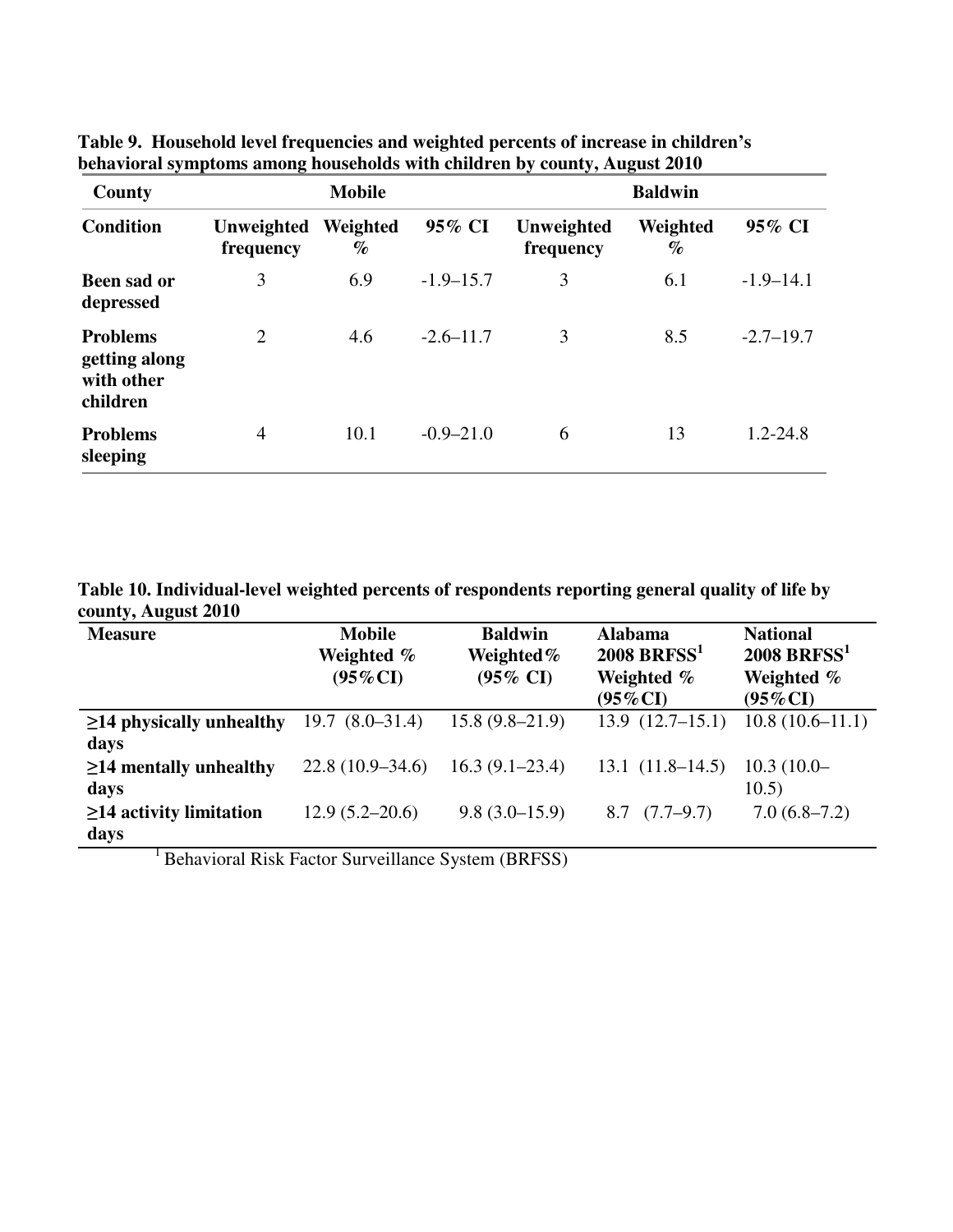**Table 11. Individual-level weighted percents of respondents reporting depressive or anxious symptoms by county August, 2010** 

| <b>Measure</b>                                                   | <b>Mobile</b><br>$\%$ (95% CI) | <b>Baldwin</b><br>$\%$ (95% CI) | <b>Alabama</b><br>$(2006 BRFSS)^{1}$ | <b>Available U.S</b><br>$(2006 BRFSS)^{1}$ |
|------------------------------------------------------------------|--------------------------------|---------------------------------|--------------------------------------|--------------------------------------------|
| <b>Depressive symptoms</b> $24.2 (13.0-35.3)$ $15.4 (9.6-21.3)$  |                                |                                 | $13.9(11.7–16.4)$ 9.7 (9.3–10.0)     |                                            |
| <b>Symptoms of anxiety</b> 24.3 (13.2–35.5) 21.4 (13.3–29.5) N/A |                                |                                 |                                      | N/A                                        |

<sup>1</sup> Behavioral Risk Factor Surveillance System (BRFSS) from 41 states or territories

**Table 12. Individual-level weighted percents of respondents reporting frequency of worry or stress by county, August 2010, according to BRFSS<sup>1</sup>social context categories** 

| <b>Measure</b>          | <b>Mobile</b><br>$% (95\% CI)$ | <b>Baldwin</b><br>County % | <b>Alabama</b><br>2009 BRFSS <sup>1,2</sup><br>$\%$ (95%CI) | Available U.S. <sup>3</sup><br>$2009$ BRFSS <sup>1,2</sup><br>$\%$ (95%CI) |
|-------------------------|--------------------------------|----------------------------|-------------------------------------------------------------|----------------------------------------------------------------------------|
| <b>Worried/stressed</b> |                                |                            |                                                             |                                                                            |
| about money for         |                                |                            |                                                             |                                                                            |
| mortgage/rent           |                                |                            |                                                             |                                                                            |
| <b>Always</b>           | $16.4(9.2-23.5)$               | 16.5(10.1–22.8)            | $9.7(8.6-11.0)$                                             | 6.6(6.2–7.1)                                                               |
| <b>Usually</b>          | $11.8(4.6-18.9)$               | $8.0 \quad (3.5-12.5)$     | 4.5(3.7–5.4)                                                | 4.8 $(4.4-5.2)$                                                            |
| <b>Sometimes</b>        | $14.8$ $(8.5-21.1)$            | $19.6$ $(11.8-27.3)$       | 15.2(13.7–16.8)                                             | $17.3(16.6 - 18.0)$                                                        |
| <b>Rarely</b>           | $8.4(2.8-14.0)$                | $9.2 \quad (4.0-14.5)$     | $2.8(11.5-14.3)$                                            | $14.9(14.2 - 15.6)$                                                        |
| <b>Never</b>            | 48.7 (39.5–57.8)               | $46.7(39.2 - 54.3)$        | $57.8(55.7 - 59.8)$                                         | $56.4(55.5-57.3)$                                                          |
| <b>Worried/stressed</b> |                                |                            |                                                             |                                                                            |
| about money to          |                                |                            |                                                             |                                                                            |
| buy nutritious          |                                |                            |                                                             |                                                                            |
| meals                   | $12.2 \ (4.2 - 20.2)$          | $7.0$ $(2.1-12.0)$         | $6.3(5.5-7.2)$                                              | 4.0 $(3.6-4.3)$                                                            |
| <b>Always</b>           | $5.9(0.6-11.2)$                | $5.5 \quad (1.4–9.7)$      | $3.8(3.1-4.7)$                                              | $3.3(3.0-3.64)$                                                            |
| <b>Usually</b>          | $16.6$ $(8.3-25.0)$            | $10.7 \quad (4.5–16.9)$    | 15.1(13.7–16.5)                                             | $14.4(13.8-15.0)$                                                          |
| <b>Sometimes</b>        | $11.3(4.2 - 18.3)$             | $9.5 \quad (5.3-13.7)$     | $13.2(11.7-14.7)$                                           | $13.9(13.2 - 14.6)$                                                        |
| <b>Rarely</b>           | $54.0(41.9-66.1)$              | $67.3(58.3 - 76.3)$        | $61.7(59.8-63.6)$                                           | $64.1(63.5-65.3)$                                                          |
| <b>Never</b>            |                                |                            |                                                             |                                                                            |

<sup>1</sup> Behavioral Risk Factor Surveillance System (BRFSS)

<sup>2</sup>BRFSS asked question "in the past *12* months" CASPER asked question "in the past *4* months"

3 8 states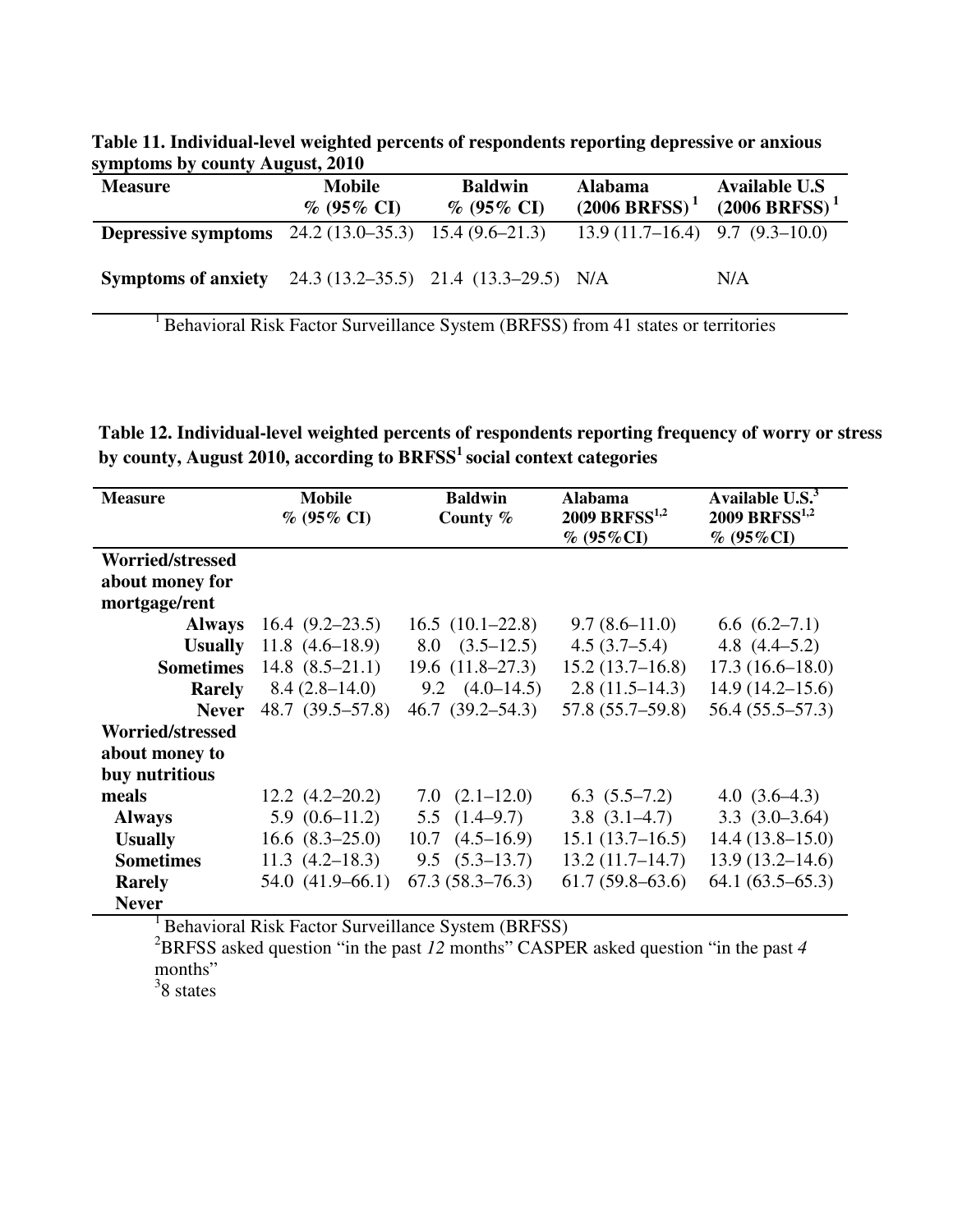| County                                           |                         | <b>Mobile</b>    |               |                         | <b>Baldwin</b>   |               |
|--------------------------------------------------|-------------------------|------------------|---------------|-------------------------|------------------|---------------|
|                                                  | Unweighted<br>frequency | Weighted<br>$\%$ | 95% CI        | Unweighted<br>frequency | Weighted<br>$\%$ | 95% CI        |
| <b>Decreased</b><br>swimming                     | 69                      | 57.6             | $46.6 - 68.7$ | 93                      | 55.7             | $45.9 - 65.5$ |
| <b>Decreased</b><br>time outdoors                | 59                      | 49.0             | $41.1 - 56.9$ | 76                      | 47.2             | $36.7 - 57.6$ |
| <b>Decreased</b><br>boating                      | 71                      | 58.2             | $50.1 - 66.4$ | 87                      | 52.0             | $42.3 - 61.7$ |
| <b>Decreased</b><br>local seafood<br>consumption | 79                      | 64.0             | $53.7 - 74.3$ | 99                      | 62.1             | $53.0 - 71.3$ |

**Table 13. Household level frequencies and weighted percents of change in activity since the oil spill by county, August 2010** 

**Table 14. Household level frequencies and weighted percents of reported effects of the oil spill by county, August 2010**

| County                      |                         | <b>Mobile</b>    |               |                         | <b>Baldwin</b>   |               |
|-----------------------------|-------------------------|------------------|---------------|-------------------------|------------------|---------------|
|                             | Unweighted<br>frequency | Weighted<br>$\%$ | 95% CI        | Unweighted<br>frequency | Weighted<br>$\%$ | 95% CI        |
| <b>Household</b><br>income  |                         |                  |               |                         |                  |               |
| <b>Increased</b>            | 9                       | 7.4              | $1.3 - 13.5$  | $\overline{7}$          | 4.6              | $1.6 - 7.6$   |
| <b>Decreased</b>            | 41                      | 32.1             | $20.4 - 43.8$ | 58                      | 33.5             | $25.0 - 41.8$ |
| <b>Exposed to oil</b>       | 55                      | 38.2             | $25.0 - 51.5$ | 63                      | 36.9             | $26.1 - 47.7$ |
| <b>Type of</b><br>exposure  |                         |                  |               |                         |                  |               |
| <b>Skin</b>                 | 11                      | 7.3              | $1.7 - 12.8$  | 39                      | 22.2             | $12.4 - 32.0$ |
| <b>Inhalation</b>           | 39                      | 26.4             | $16.0 - 36.7$ | 44                      | 24.35            | $14.8 - 33.9$ |
| <b>Ingestion</b>            | 4                       | 3.3              | $0.2 - 6.5$   | $\overline{2}$          | 1.3              | $-0.5-3.1$    |
| <b>Worked on</b><br>cleanup | 29                      | 23.1             | $13.1 - 33.0$ | 18                      | 11.3             | $5.8 - 16.7$  |
|                             |                         |                  |               |                         |                  |               |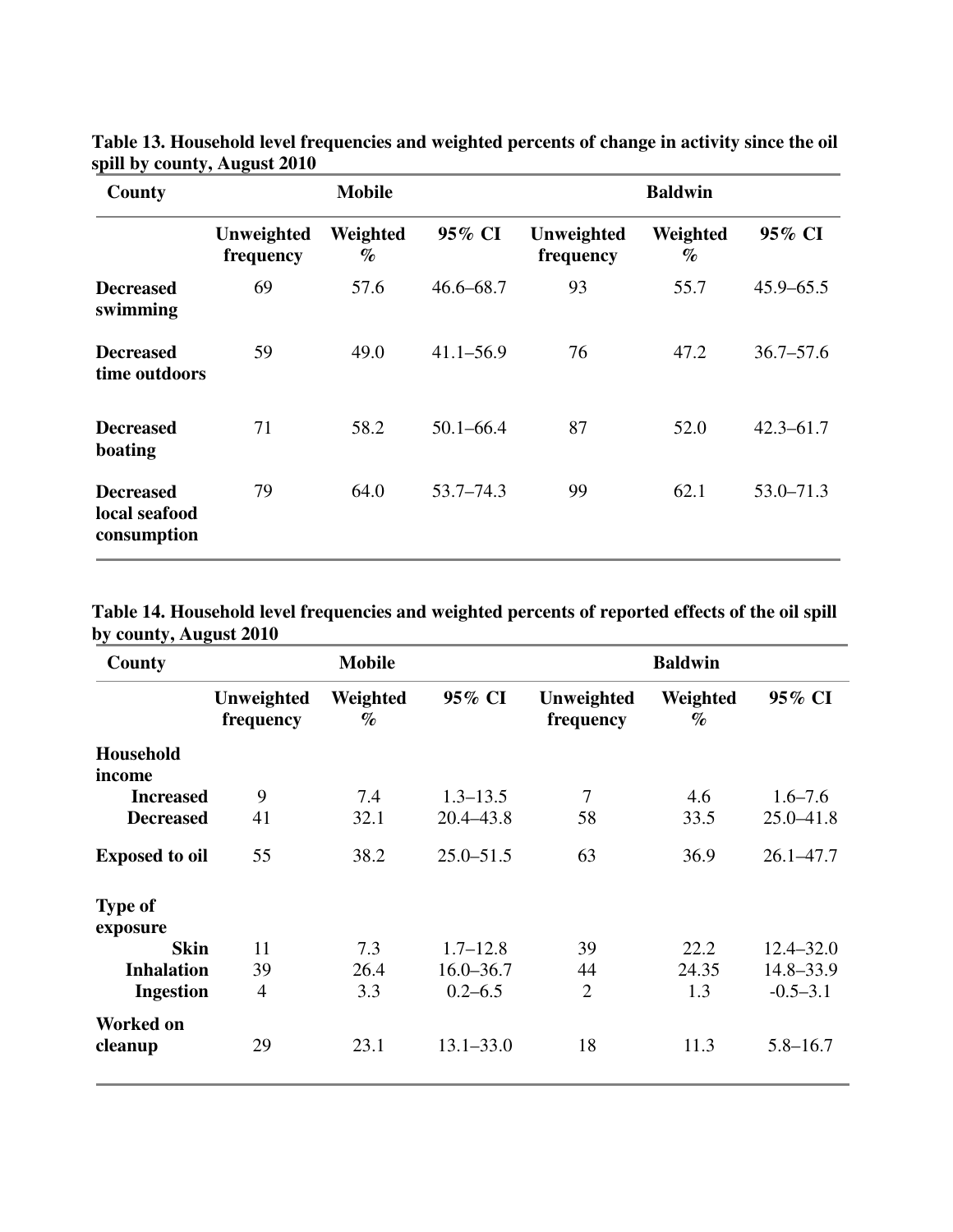# **Appendix A. Gulf Coast Oil Spill CASPER Questionnaire**

| To be completed by team BEFORE interview    |                                                     |  |  |  |  |  |  |
|---------------------------------------------|-----------------------------------------------------|--|--|--|--|--|--|
| Q1. Date (MM/DD/YY):                        | <b>Q2.</b> Survey Number:                           |  |  |  |  |  |  |
| <b>Q3.</b> Team Member Initials:            | <b>Q4.</b> Team Number:                             |  |  |  |  |  |  |
| Q5. County Name:                            | <b>Q6.</b> Cluster Number:                          |  |  |  |  |  |  |
| <b>Demographic Questions</b>                |                                                     |  |  |  |  |  |  |
| Q7. How many people live in your household? | Q8. How many people in your household are:          |  |  |  |  |  |  |
|                                             | $< 2$ 3-5 6-9 10-17 18-25 26-40                     |  |  |  |  |  |  |
|                                             | $\Box$ Refused<br>66-75<br>41-65<br>$>75$ $\Box$ DK |  |  |  |  |  |  |

|                        |        |           | <b>Q9</b> . In the past 30 days, have you or any household members experienced any of the following: (Please check |               |           |                |  |
|------------------------|--------|-----------|--------------------------------------------------------------------------------------------------------------------|---------------|-----------|----------------|--|
| all that apply.)       |        |           |                                                                                                                    |               |           |                |  |
|                        |        |           |                                                                                                                    |               |           |                |  |
| Category               | You    | Household | Symptoms                                                                                                           |               |           |                |  |
|                        |        | member    |                                                                                                                    |               |           |                |  |
|                        |        |           |                                                                                                                    |               |           |                |  |
| A) Respiratory         | $\Box$ | $\Box$    | Sore throat                                                                                                        | $\Box$ None   | $\Box$ DK | $\Box$ Refused |  |
| Conditions             | $\Box$ | $\Box$    | Nasal congestion                                                                                                   |               |           |                |  |
|                        | П      | □         | Sinus infection                                                                                                    |               |           |                |  |
|                        | $\Box$ | □         | Shortness of breath                                                                                                |               |           |                |  |
|                        | □      | □         | Cough                                                                                                              |               |           |                |  |
|                        | о      | □         | Wheezing                                                                                                           |               |           |                |  |
|                        | о      | □         | Difficulty breathing                                                                                               |               |           |                |  |
|                        | П      | □         | Worsening of existing asthma symptoms                                                                              |               |           |                |  |
|                        | о      | □         | Worsening of existing chronic obstructive pulmonary disease or emphysema                                           |               |           |                |  |
| B) Cardiovascular      | $\Box$ | $\Box$    | Chest pain                                                                                                         | $\sqcap$ None | $\Box$ DK | □ Refused      |  |
| symptoms/conditions    | $\Box$ | □         | Irregular heart beat                                                                                               |               |           |                |  |
|                        | $\Box$ | $\Box$    | Worsening of existing high blood pressure                                                                          |               |           |                |  |
|                        | П      | □         | Worsening of any existing chronic cardiovascular disease                                                           |               |           |                |  |
| C) Other Presentations | $\Box$ | $\Box$    | Skin irritations including rash                                                                                    | □ None        | $\Box$ DK | □ Refused      |  |
|                        | □      | □         | Any eye conditions or irritations                                                                                  |               |           |                |  |
|                        | о      | □         | Nausea and/or vomiting                                                                                             |               |           |                |  |
|                        | П      | □         | Diarrhea                                                                                                           |               |           |                |  |
|                        | □      | □         | Headache                                                                                                           |               |           |                |  |
|                        | $\Box$ | $\Box$    | Heat-related illness such as hyperthermia                                                                          |               |           |                |  |
|                        | $\Box$ | $\Box$    | Other (specify):                                                                                                   |               |           |                |  |
|                        | $\Box$ | $\Box$    | None                                                                                                               |               |           |                |  |
| Q10. Has anyone in     | $\Box$ | $\Box$    | Difficulty concentrating                                                                                           | □ None        | $\Box$ DK | □ Refused      |  |
| your household         | $\Box$ | $\Box$    | Trouble sleeping/nightmares                                                                                        |               |           |                |  |
| experienced any        | $\Box$ | □         | Loss of appetite                                                                                                   |               |           |                |  |
| of the following in    | □      | □         | Racing or pounding heartbeat                                                                                       |               |           |                |  |
| the last 30 days?      | $\Box$ | □         | Agitated behavior                                                                                                  |               |           |                |  |
|                        | □      | □         | Witnessed first-hand violent behavior or threats of violence                                                       |               |           |                |  |
|                        | $\Box$ | □         | Thoughts or attempts to harm self                                                                                  |               |           |                |  |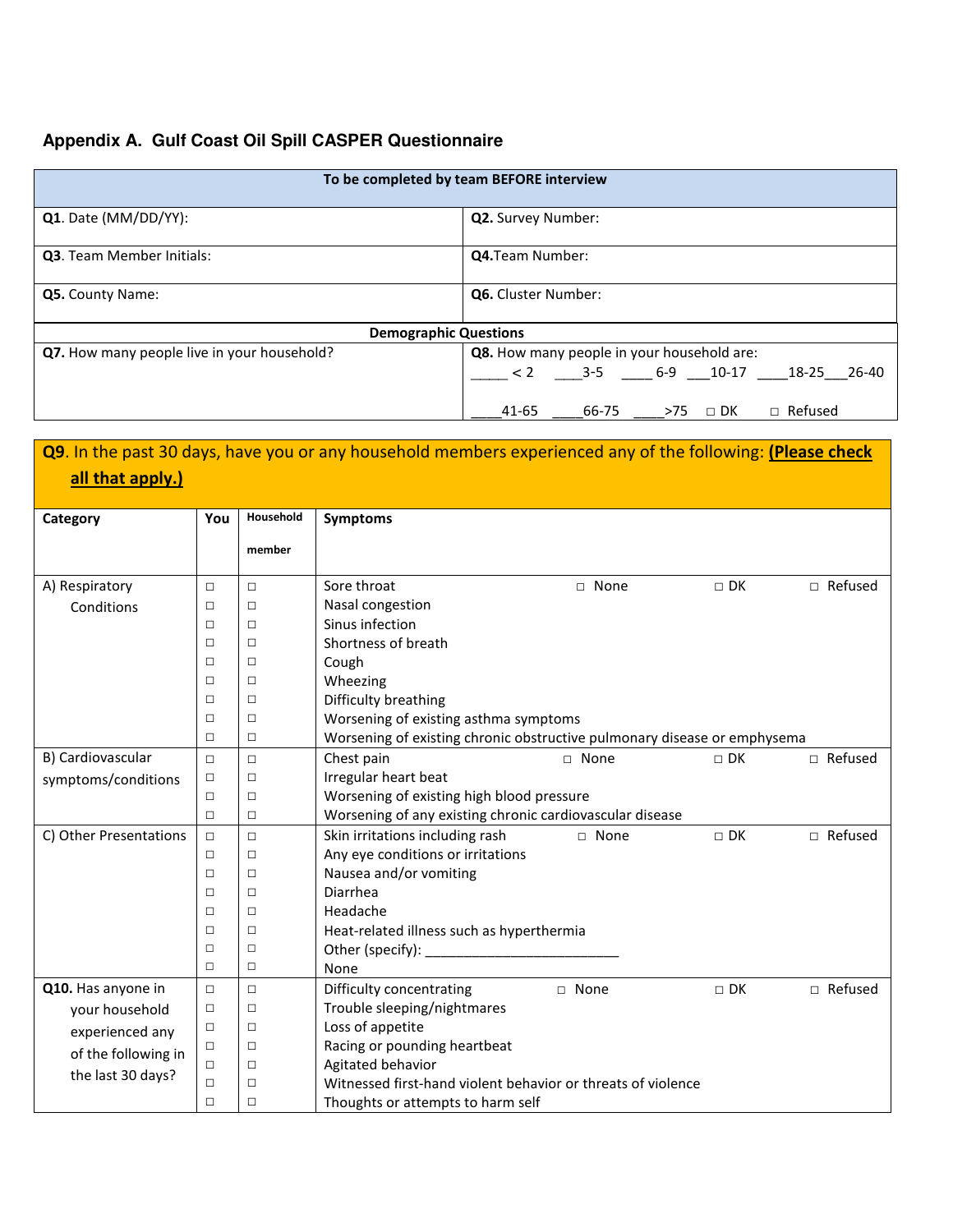|                                                                                                                                 | $\Box$      | $\Box$             | Increased alcohol consumption  |         |                                                                                                                                     |              |                             |                |
|---------------------------------------------------------------------------------------------------------------------------------|-------------|--------------------|--------------------------------|---------|-------------------------------------------------------------------------------------------------------------------------------------|--------------|-----------------------------|----------------|
|                                                                                                                                 | □           | $\Box$             | Increased drug use             |         |                                                                                                                                     |              |                             |                |
|                                                                                                                                 | □           | □                  | Other (specify) _              |         |                                                                                                                                     |              |                             |                |
|                                                                                                                                 | П           | ◻                  | None                           |         |                                                                                                                                     |              |                             |                |
|                                                                                                                                 |             |                    |                                |         | Q11. Did you or any member of your household seek help for any of the above physical or mental health conditions at any of the      |              |                             |                |
| following? Please check all that apply:                                                                                         |             |                    |                                |         |                                                                                                                                     |              |                             |                |
| □ Family doctor<br>$\Box$ ER                                                                                                    |             | $\Box$ VA hospital |                                |         | $\Box$ Urgent care center $\Box$ Hospital                                                                                           | Other:       |                             |                |
| City:                                                                                                                           |             |                    |                                |         | $\Box$ No conditions<br>$\Box$ No                                                                                                   |              | $\Box$ DK<br>$\Box$ Refused |                |
|                                                                                                                                 |             |                    |                                |         |                                                                                                                                     |              |                             |                |
|                                                                                                                                 |             |                    |                                |         | Now I am going to ask you questions about yourself only, not about other members in the household.                                  |              |                             |                |
| Q12. What is your age and sex?<br>$\Box$ Refused<br>Age:                                                                        | $\Box$ Male | $\square$ Female   | □ Refused                      |         | Q13. How long have you lived in this community?                                                                                     |              |                             |                |
| Q14. What is your race/ethnicity?                                                                                               |             |                    |                                |         |                                                                                                                                     |              |                             |                |
| □ White, Non-Hispanic □ Black, Non-Hispanic □ Hispanic □ Asian □ Other: __                                                      |             |                    |                                |         |                                                                                                                                     |              | $\Box$ DK                   | $\Box$ Refused |
|                                                                                                                                 |             |                    |                                |         | Q15. Now thinking about your physical health, which includes physical illness and injury, for how many days during the past 30 days |              |                             |                |
| was your physical health not good?                                                                                              |             |                    |                                |         | Number:                                                                                                                             | $\Box$ DK    | $\Box$ Refused              |                |
|                                                                                                                                 |             |                    |                                |         |                                                                                                                                     |              |                             |                |
|                                                                                                                                 |             |                    |                                |         |                                                                                                                                     |              |                             |                |
|                                                                                                                                 |             |                    |                                |         | Q16. Now thinking about your mental health, which includes stress, depression, and problems with emotions, for how many days        |              |                             |                |
| during the past 30 days was your mental health not good?                                                                        |             |                    |                                |         | Number:                                                                                                                             | $\Box$ DK    | $\Box$ Refused              |                |
|                                                                                                                                 |             |                    |                                |         |                                                                                                                                     |              |                             |                |
|                                                                                                                                 |             |                    |                                |         | Q17. During the past 30 days, for about how many days did poor physical or mental health keep you from doing your usual activities, |              |                             |                |
| such as self-care, work, or recreation?                                                                                         |             |                    |                                |         | Number:                                                                                                                             | $\Box$ DK    | $\Box$ Refused              |                |
|                                                                                                                                 |             |                    |                                |         |                                                                                                                                     |              |                             |                |
|                                                                                                                                 |             |                    |                                |         |                                                                                                                                     |              |                             |                |
|                                                                                                                                 |             |                    |                                |         | Now, I am going to ask you some questions about your mood. When answering these questions, please think about how many              |              |                             |                |
| days each of the following has occurred in the past 2 weeks.                                                                    |             |                    |                                |         |                                                                                                                                     |              |                             |                |
|                                                                                                                                 |             |                    |                                |         | Q18. Over the last 2 weeks, how often have you had little interest or pleasure in doing things?                                     |              |                             |                |
| $\Box$ Not at all<br>$\square$ Several days                                                                                     |             |                    | $\Box$ More than half the days |         | $\Box$ Nearly every day                                                                                                             | $\square$ DK | $\Box$ Refused              |                |
|                                                                                                                                 |             |                    |                                |         |                                                                                                                                     |              |                             |                |
| Q19. Over the last 2 weeks, how often have you felt down, depressed or hopeless?<br>$\square$ Several days<br>$\Box$ Not at all |             |                    | $\Box$ More than half the days |         |                                                                                                                                     | ⊡DK          | $\Box$ Refused              |                |
| Q20. Over the last 2 weeks, how often have you felt nervous, anxious, or on edge?                                               |             |                    |                                |         | $\Box$ Nearly every day                                                                                                             |              |                             |                |
| $\Box$ Not at all<br>$\square$ Several days                                                                                     |             |                    | $\Box$ More than half the days |         | $\Box$ Nearly every day                                                                                                             | $\square$ DK | $\Box$ Refused              |                |
|                                                                                                                                 |             |                    |                                |         |                                                                                                                                     |              |                             |                |
| Q21. Over the last 2 weeks, how often have you been unable to stop or control worrying?                                         |             |                    |                                |         |                                                                                                                                     |              |                             |                |
| $\square$ Several days<br>$\Box$ Not at all                                                                                     |             |                    | $\Box$ More than half the days |         | $\Box$ Nearly every day                                                                                                             | $\square$ DK | $\Box$ Refused              |                |
| Q22. How often in the past 4 months would you say you were worried or stressed about having enough money to pay your            |             |                    |                                |         |                                                                                                                                     |              |                             |                |
| rent/mortgage? Would you say you were worried or stressed---                                                                    |             |                    |                                |         |                                                                                                                                     |              |                             |                |
|                                                                                                                                 |             |                    |                                |         |                                                                                                                                     |              |                             |                |
| $\Box$ Always<br>$\Box$ Usually                                                                                                 |             | □ Sometimes        | $\Box$ Rarely                  | □ Never |                                                                                                                                     | $\Box$ DK    | □ Refused                   |                |
|                                                                                                                                 |             |                    |                                |         |                                                                                                                                     |              |                             |                |
| Q23. How often in the past 4 months would you say you were worried or stressed about having enough money to buy nutritious      |             |                    |                                |         |                                                                                                                                     |              |                             |                |
| meals? Would you say you were worried or stressed---                                                                            |             |                    |                                |         |                                                                                                                                     |              |                             |                |
|                                                                                                                                 |             |                    |                                |         |                                                                                                                                     |              |                             |                |
| $\Box$ Always<br>□ Usually                                                                                                      |             | □ Sometimes        | $\Box$ Rarely                  | □ Never |                                                                                                                                     | $\Box$ DK    | □ Refused                   |                |
|                                                                                                                                 |             |                    |                                |         |                                                                                                                                     |              |                             |                |

| <b>Q24.</b> What is your estimated annual household income in 2009? |                           |                      |                      |
|---------------------------------------------------------------------|---------------------------|----------------------|----------------------|
| $\Box$ 0-<\$15,000                                                  | $\Box$ \$15,000-<\$20,000 | □ \$20,000-<\$25,000 | □ \$25,000-<\$35,000 |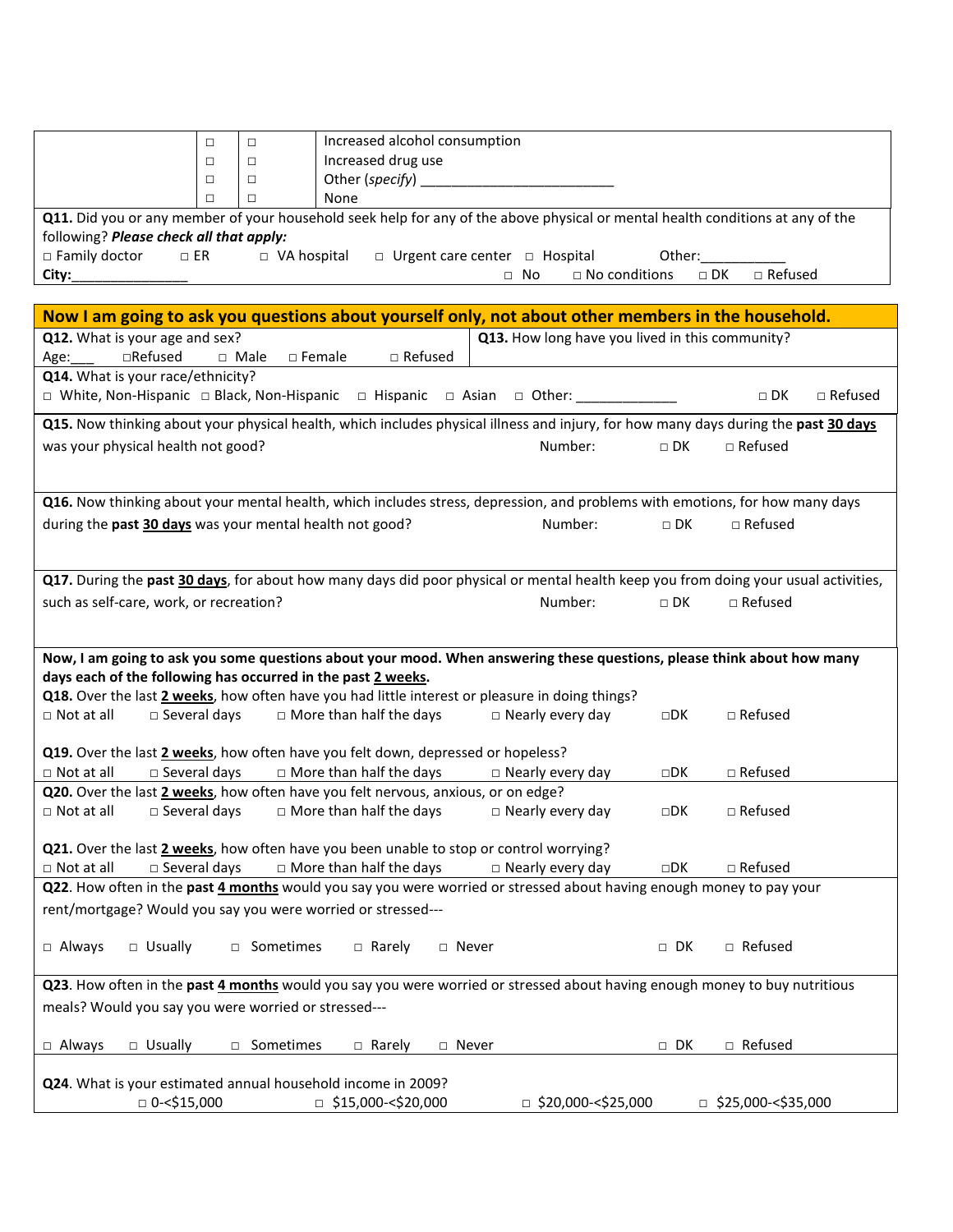| $\Box$ \$35,000-<\$50,000 $\Box$ \$50,000-<\$75,000                   | 000,575 ⊏<br>□ Unknown/refused                                                                             |  |  |  |  |
|-----------------------------------------------------------------------|------------------------------------------------------------------------------------------------------------|--|--|--|--|
| Q25. How did the oil spill affect your household income?              |                                                                                                            |  |  |  |  |
|                                                                       | $\Box$ Decreased $\Box$ Increased $\Box$ No Change $\Box$ DK $\Box$ Refused $\Box$ Other (please specify): |  |  |  |  |
|                                                                       |                                                                                                            |  |  |  |  |
| Q26. In the past 30 days, have any of the children in your            | Q27. Have other household members changed any of the                                                       |  |  |  |  |
| household experienced an increase in any of the following             | following activities at the coast since the oil spill?                                                     |  |  |  |  |
| difficulties?                                                         | $\Box$ Refused<br>$\Box$ None                                                                              |  |  |  |  |
| <b>Please check all that apply:</b> $\Box$ Been very sad or depressed | Swimming: $\Box$ Increased $\Box$ Decreased $\Box$ DK                                                      |  |  |  |  |
| $\Box$ Felt nervous or afraid $\Box$ Problems sleeping                | Time outdoors:<br>$\Box$ Increased $\Box$ Decreased $\Box$ DK                                              |  |  |  |  |
| $\Box$ Problems getting along with other children                     | Boating: $\Box$ Increased $\Box$ Decreased $\Box$ DK                                                       |  |  |  |  |
|                                                                       | Local seafood consumption: $\Box$ Increased $\Box$ Decreased $\Box$ DK                                     |  |  |  |  |
| $\Box$ Refused<br>$\Box$ No children $\Box$ DK<br>$\sqcap$ No         |                                                                                                            |  |  |  |  |
| Q28. Have you been exposed to oil in any of the following ways:       | Q29. Have you or any household members been exposed to oil                                                 |  |  |  |  |
| $\sqcap$ DK<br>$\sqcap$ Refused<br>$\sqcap$ Yes<br>$\Box$ No          | in any of the following ways:                                                                              |  |  |  |  |
| <i>if yes:</i> □ Skin □ Inhalation □ Ingestion □ Other_________       | $\Box$ DK<br>$\Box$ Refused<br>$\Box$ Yes<br>$\Box$ No                                                     |  |  |  |  |
|                                                                       | <i>if yes:</i> $\Box$ Skin $\Box$ Inhalation $\Box$ Ingestion $\Box$ Other                                 |  |  |  |  |
| Q30. Did you work on any of the cleanup activities of the oil spill?  | Q31. Did other household members work on any of the cleanup                                                |  |  |  |  |
|                                                                       | $\alpha$ activities of the oil spill? $\Box$ Yes How many?                                                 |  |  |  |  |
| $\Box$ DK $\Box$ Refused<br>$\Box$ No<br>□ Yes                        | $\Box$ DK $\Box$ Refused<br>$\Box$ No                                                                      |  |  |  |  |
| Q32. What is/are your main concern(s) at this time?                   |                                                                                                            |  |  |  |  |
|                                                                       |                                                                                                            |  |  |  |  |
|                                                                       |                                                                                                            |  |  |  |  |
|                                                                       |                                                                                                            |  |  |  |  |
|                                                                       | $\Box$ Refused<br>$\Box$ DK<br>$\Box$ None                                                                 |  |  |  |  |

Q15-23 – BRFSS QUESTION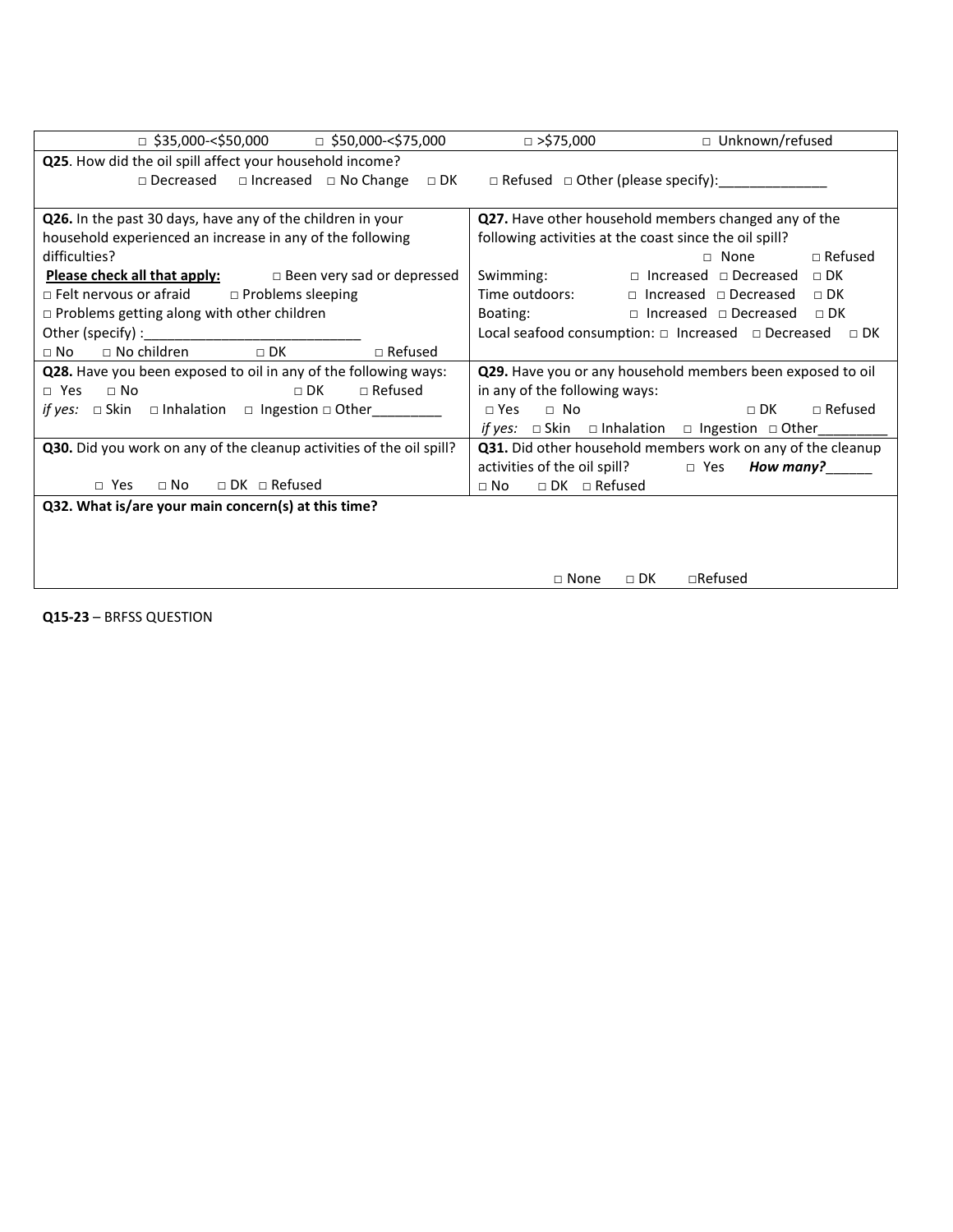Appendix B. Sampling frame and selected clusters in Mobile County, AL.